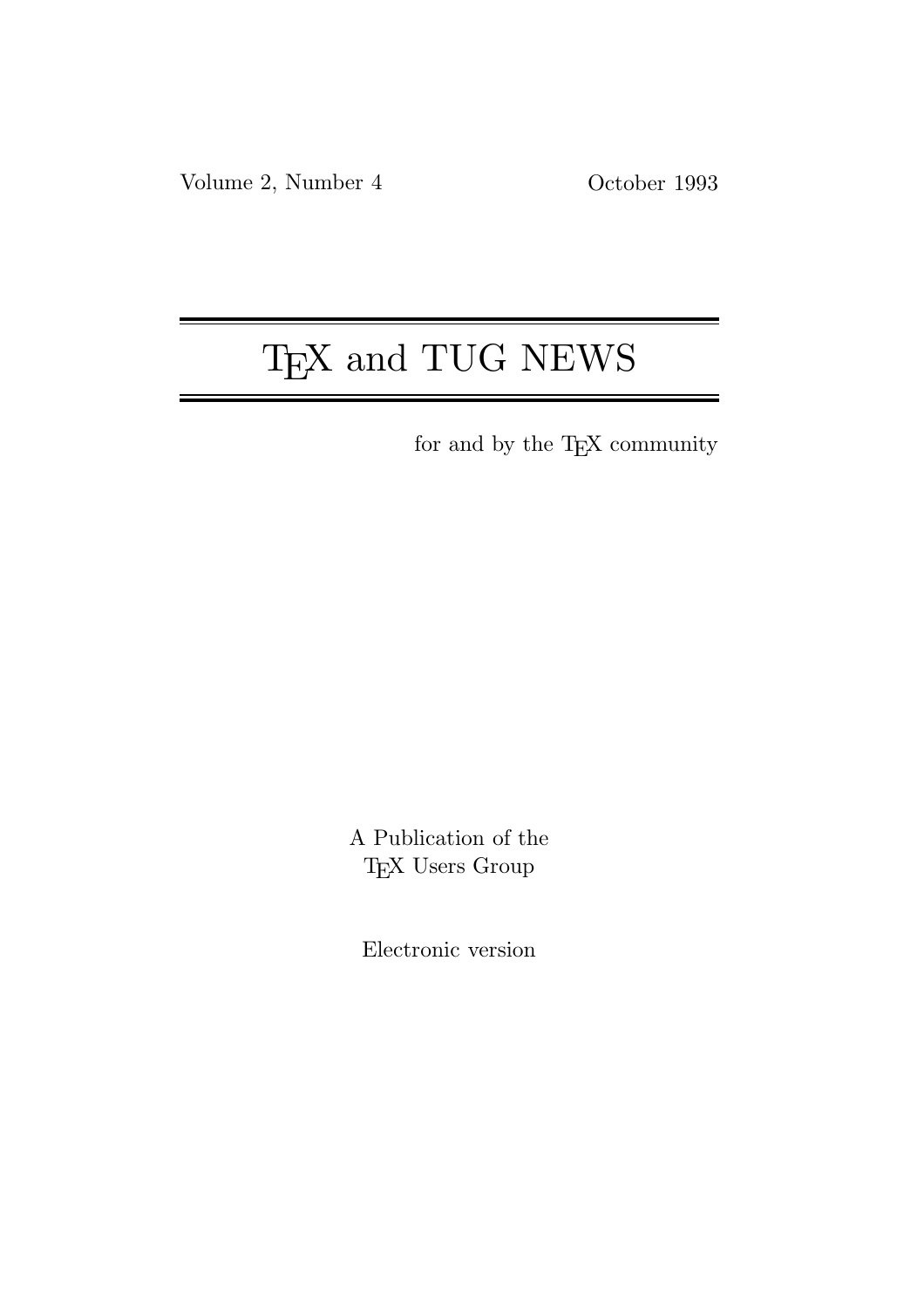## TEX and TUG NEWS

#### Mission Statement

The T<sub>E</sub>X Users Group (TUG) provides leadership:

- 1. to encourage and expand the use of TEX, METAFONT, and related systems
- 2. to ensure the integrity and portability of T<sub>E</sub>X, METAFONT, and related systems
- 3. to foster innovation in high-quality electronic document preparation

TEX and TUG NEWS is a newsletter for TEX and LATEX users alike: a forum for exchanging information, tips and suggestions; a regular means of communicating news items to one another; a place where information about  $T_F X$  and  $T U G$  can be quickly disseminated.

Throughout the newsletter "TEX" is understood to mean TEX, LATEX,  $\mathcal{A}\mathcal{M}$ S-TEX, and other related programs and macros. TEX and TUG NEWS is produced with the standard L<sup>A</sup>TEX distribution, and is to be as portable a document as possible.

The entire contents of this newsletter are being placed in the public domain. The source file of this issue will be placed in the aston, shsu, and stuttgart archives. Copying and reprinting are encouraged; however, an acknowledgement specifying  $T<sub>F</sub>X$ and TUG NEWS as the source would be appreciated.

Submissions to  $T_F X$  and  $TUG$  NEWS should be short, the macros must work, and the files must run without special font or graphics requirements: this is to be a portable newsletter (the new font selection scheme has not yet been implemented). Correspondence may be sent via e-mail to tug@tug.org with the subject line NEWSLETTER. Advertisements are accepted in TTN: contact the TUG office for details.

| T <sub>F</sub> X Users Group | Phone: | $+1$ (805) 963-1338 |
|------------------------------|--------|---------------------|
| P.O. Box 869                 | FAX:   | $+1$ (805) 963-8358 |
| Santa Barbara, CA 93102 USA  |        | E-mail: tug@tug.org |

TEX is a trademark of the American Mathematical Society.

TEX and TUG NEWS (ISSN 1065-240X) is published quarterly by the TEX Users Group, 735 State Street, P.O. Box 869, Santa Barbara, CA 93102, U.S.A. The 1993 dues for individual members are \$60.00 for regular members and \$30.00 for students.

Second-class postage paid at Santa Barbara, CA, and additional mailing offices. Postmaster: Send address changes to TEX and TUG NEWS, TEX Users Group, P.O. Box 869, Santa Barbara, CA 93102, U.S.A.

Membership in the TEX Users Group is for the calendar year, and includes all issues of TUGboat and TEX and TUG NEWS for the year in which membership begins or is renewed. Individual membership is open only to named individuals, and carries with it such rights and responsibilities as voting in the annual election.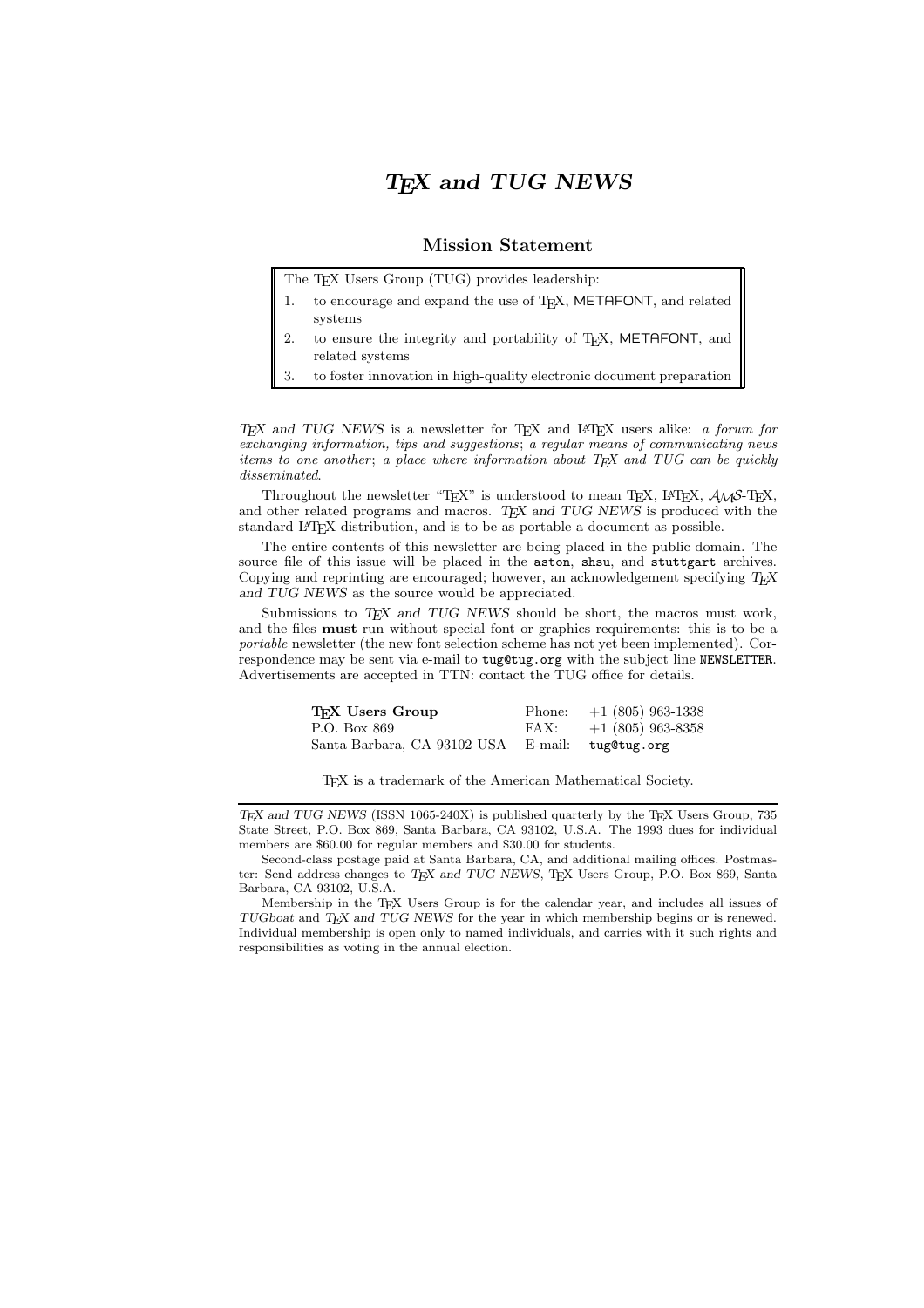#### Editorial

Another year is coming to a close, and plans for 1994 have to begin. We have a new board coming on stream in January (see p. 20); sites for future TUG meetings are being sought (p. 23); and we hope to see you amongst the list of new or renewed members in the TFX Users Group (1994 rates remain at '93 levels). Just before we leave 1993 . . . 31 December 1993 is the new deadline for the A-in-LAT<sub>EX</sub> contest  $(p. 14)$ , so do send in your entries!

But you don't have to wait till 1994 to use our new e-mail address! In September, tug@tug.org officially came on-line. The office can be reached at:

| TUG Office |  |
|------------|--|
|------------|--|

| $\mathbb{E}$ -mail: | tug@tug.org    |
|---------------------|----------------|
| Phone number:       | $805-963-1338$ |
| Fax number:         | 805-963-8358   |

A correction for an item which I'd noted in my editorial of the last issue: TEXhelp: The On-Line TEX Handbook is a joint effort by both Arvind Borde and Tom Rokicki. I only listed Arvind as author — my apologies for the oversight, Tom. Along with the correction, Arvind sent the following additional information (see also p. 3):

 $\ldots$  it's a hypertext guide to T<sub>EX</sub>, LAT<sub>EX</sub> and  $\mathcal{A}_{\mathcal{M}}$ S-T<sub>EX</sub> that allows you to look up descriptions and definitions of commands on-line; it also contains discussions of typesetting topics. The initial release will run only on DOS machines, but MS-Windows and Unix versions are to follow.

We're hoping that this electronic guide will be found a useful tool by people who want to write T<sub>E</sub>X but who don't have a printed manual on hand, or who want to look things up \*fast\*.

Something very interesting happened earlier this month. The Goudy Center, Rochester Institute of Technology, has been in touch with TUG about courses which may be of interest to our members (see Upcoming Events, p. 25). And it seems to me that there is potential for a two-way interchange of expertise between this center, which is in the School of Printing Management and Sciences, and our members, with their knowledge and experience with TEX. We'll keep you posted on future developments.

I'm putting together some information on using T<sub>EX</sub> for linguistics typesetting. I'd like to get in touch with others who have some expertise with fonts, writing specialised macros, encoding files with all those wonderful "design features" which pepper linguistics papers: tree diagrams, glosses, the phonetic alphabet (and any others), pseudo-mathematical presentation of rules and principles, and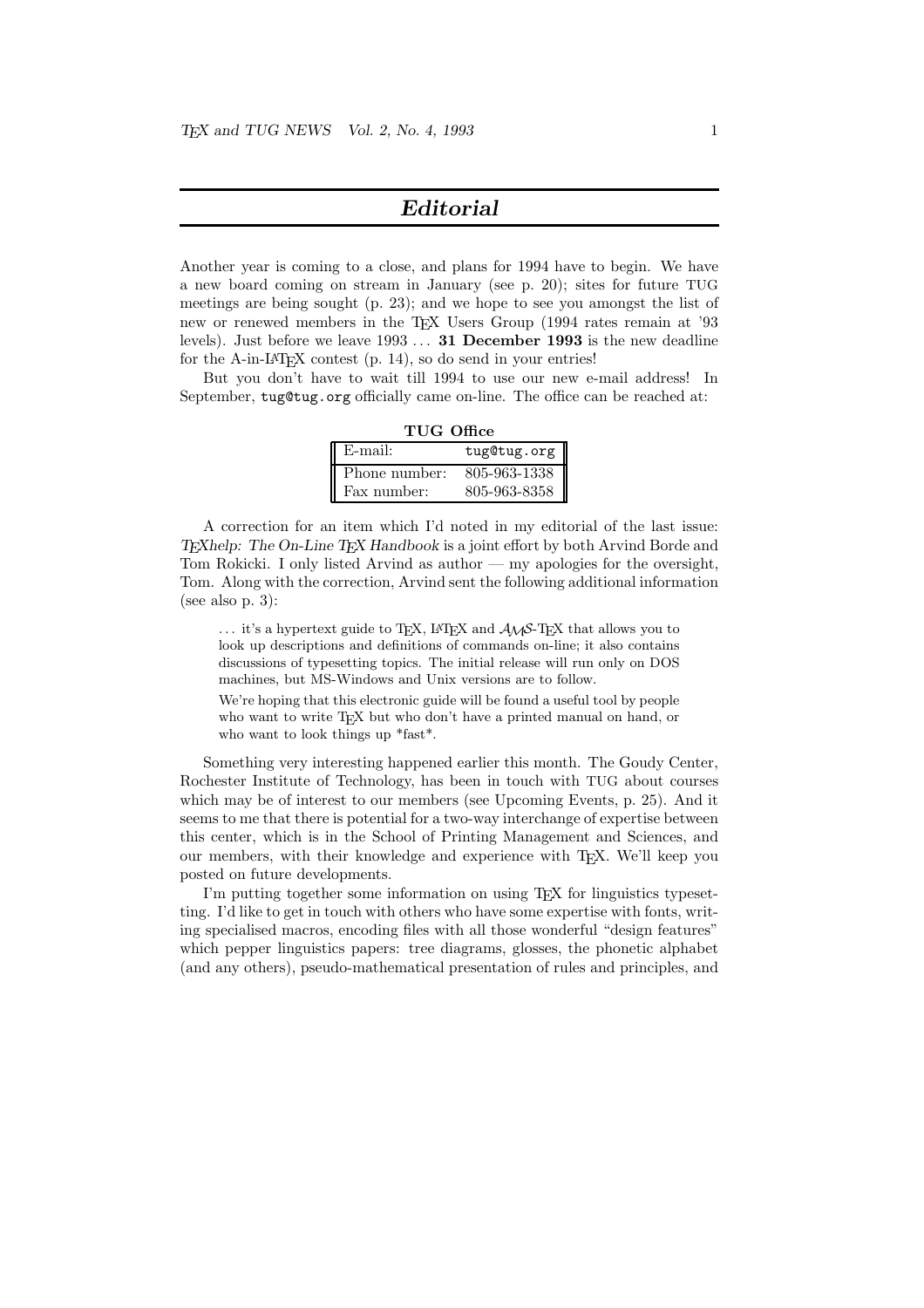so on. There will be a meeting of the Linguistic Society of America in Boston the first week of January, 1994. It is possible that the conference organisers might be interested in a display of how TEX can be used in the field of linguistics. As well, we may be able to produce a useful little guide on the subject. If you'd like to join forces (and maybe find a solution or two yourself!), drop me a line at: cthiele@ccs.carleton.ca, or call me at +1 613-727-0427 (Canada).

The UK-TUG is planning a few meetings over the next few months. As we went to press, no firm dates or locations had been set, but if you're in the UK, there will be a meeting in either November or December, and there's also a 2-day LATEX meeting planned for the spring. Stay tuned both to this newsletter, and the Calendar section in upcoming issues of TUGboat.

Recently, Don Hosek polled readers of the TYPO-L list about a new magazine on typography he'd like to launch. The magazine will now definitely go ahead. For more information, write to Don at 555 Guilford, Claremont, California 91711, or FAX him at +1 909-625-1342.

Electronic distribution of TTN will now be taken care of by Michael Doob; our thanks go to Chris Carruthers for having gotten the distribution started.

> Christina Thiele Editor, TEX and TUG NEWS

## Positions Available

TEX and TUG NEWS needs a new Editor, as well as a Columnist for the Upcoming Events page.

The Editor should have experience with L<sup>AT</sup>EX, which is what TTN uses; the editor should also be familiar with electronic submissions and correspondence, in order to coordinate and manage the work done by contributors and the team of columnists already in place. The editor should have a broad awareness of T<sub>E</sub>X and TUG activities, be able to seek out potential news items, and have a strong sense of duty (!), even though this is an entirely volunteer effort. An extensive network of contacts is a definite asset.

The Upcoming Events Columnist gathers information on activities related to TUG, to other TEX user groups, and items which might interest readers of TTN. The columnist then submits the finished column to the editor.

If you are interested in either position, please contact the current editor at cthiele@ccs.carleton.ca.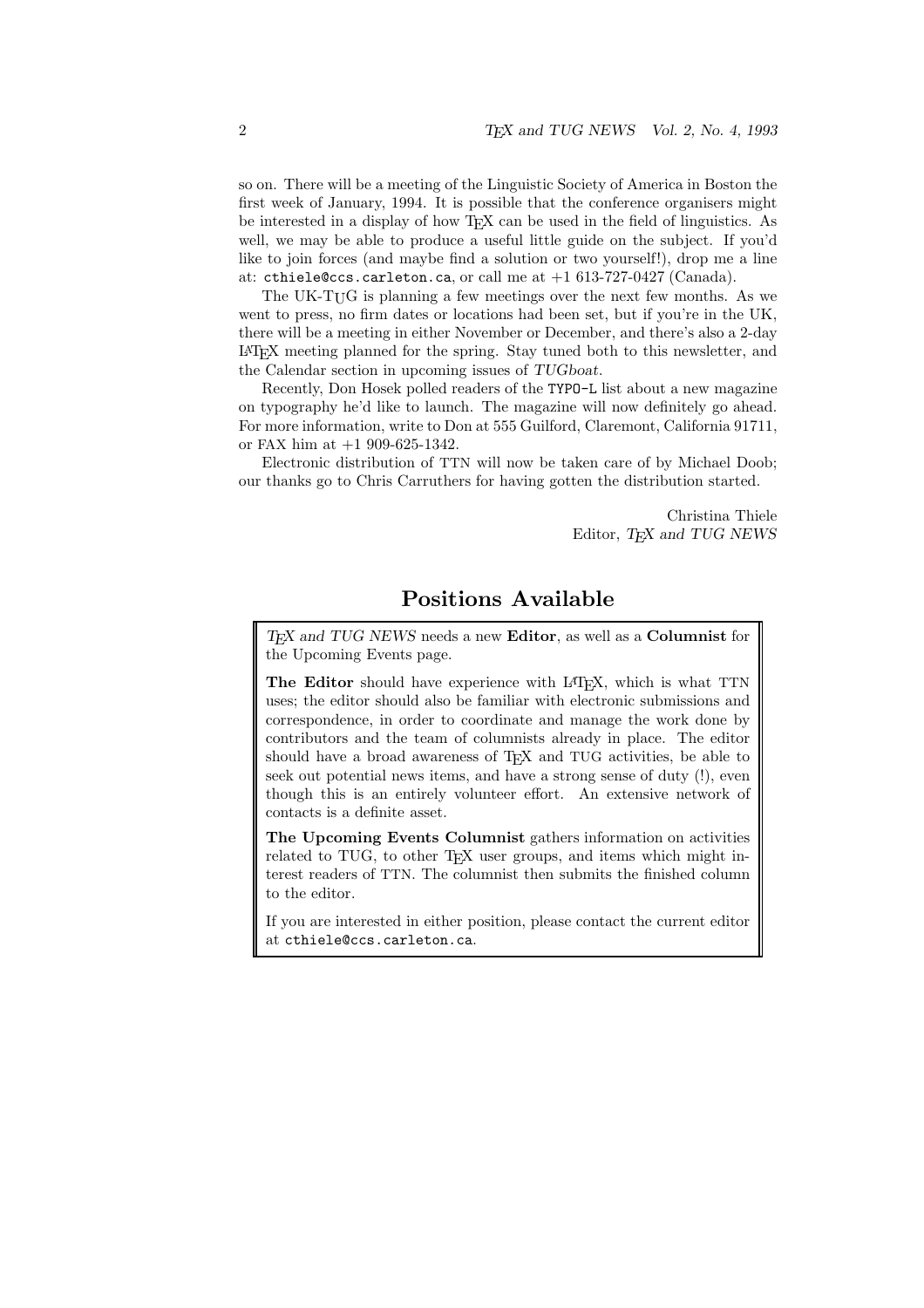## New Publications

Peter Schmitt schmitt@awirap.bitnet a8131dal@awiuni11.edvz.univie.ac.at

Arvind Borde and Tomas Rokicki. A User's Guide for TEXHelp; The On-Line T<sub>E</sub>X Handbook.

Academic Press, 1993. v + 28pp. ISBN 0-12-1176040-1.

• This small booklet documents the T<sub>E</sub>XHelp program for IBM PC and compatible microcomputers.

Arvind Borde. Mathematical TEX by Example.

Academic Press, 1993. 356pp. US\$19.95. ISBN 0-12-117645-2.

• As the title suggests, this book is an introduction to TFX by means of examples. They almost entirely consist of pairs of pages: one contains some piece of T<sub>E</sub>X code (with explanations and comments added via footnotes), while the other shows the output produced by this code.

#### Nicholas J. Higham. Handbook of Writing for the Mathematical Sciences. SIAM — Society for Industrial and Applied Mathematics, Philadelphia, 1992. xii + 241pp. US\$21.50. ISBN 0-89871-314-5.

• This book is intended for all authors of technical papers (and books) or talks, and covers virtually all relevant issues. The author discusses questions of style as well as practical matters. The use of computers in the publishing process — including  $T_{F}X$ , of course — is discussed in detail. An appendix contains a list of TEX and LATEX symbols. Among the various useful materials are hints for Internet use and an extensive bibliography.

#### Christian Rolland.  $L^{A}T$ FX guide pratique.

Addison-Wesley France, July 1993. 280pp. approx. 190 FF. ISBN 2-87908-025-0. (Distributed by Bordas, Bordas code 009808.)

#### Latest issues of other TEX newsletters

GUST: Zeszyt 2 (1993), 42pp. Official newsletter of the Polish User Group, Grupa Użytkowników Systemu T<sub>E</sub>X.

La Lettre GUTenberg: no. 1, juillet 1993, 16pp.

Die TEXnische Komödie: 5. Jahrgang, Heft 1, Mai 1993, 72pp; Heft 2, Sep. 1993,

TUGboat: vol. 14, no. 1, April 1993, 92pp; vol. 14, no. 2, July 1993, 64pp.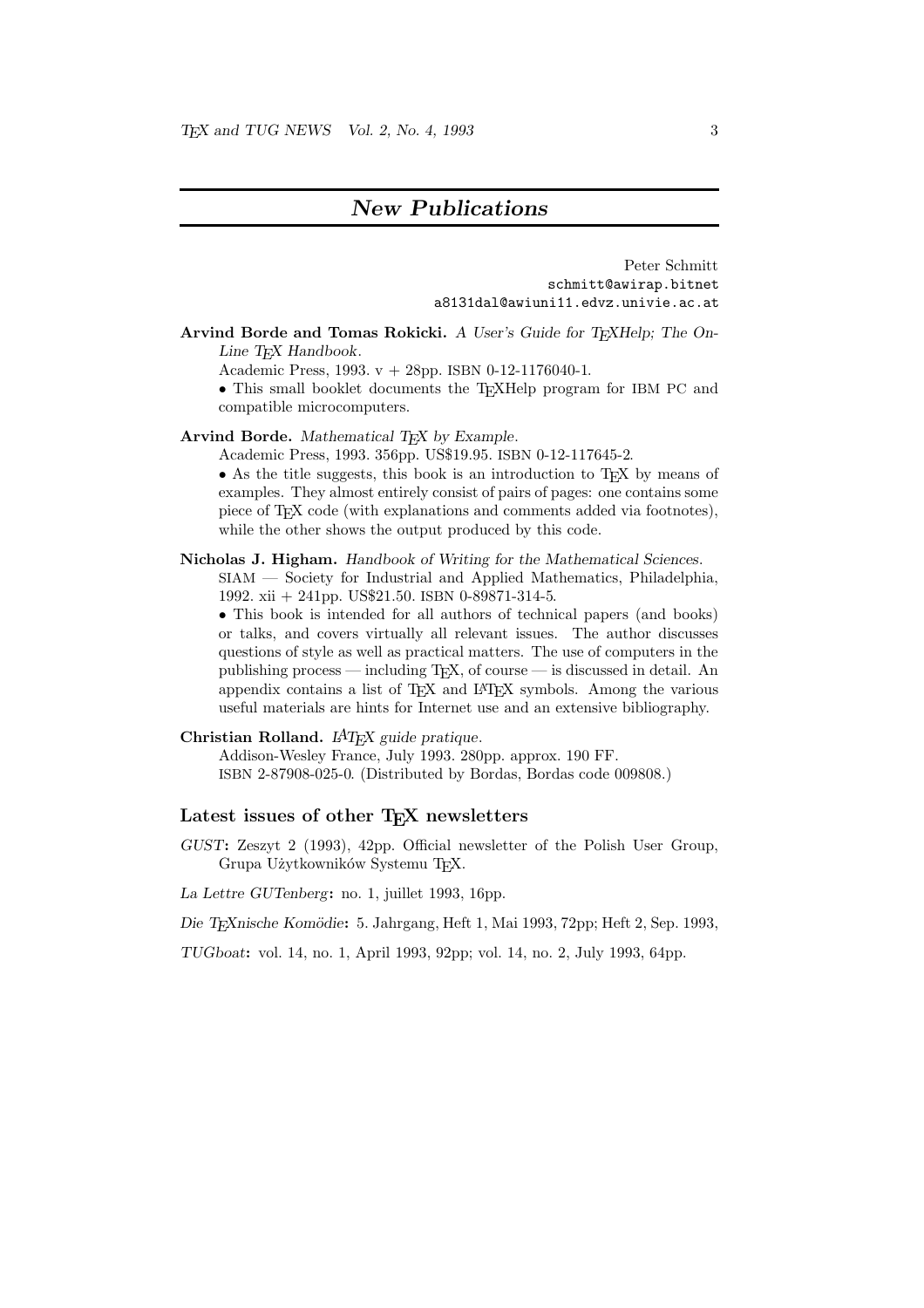Peter Flynn University College Cork pflynn@curia.ucc.ie

#### Interletter spacing

Anyone who reads any of the TEX-related mailing lists or Usenet news groups must be well aware that the Computer Modern (cm) fonts are much criticised for alleged ugliness. cm-bashing can be very much in vogue at times, but most of its critics still allow that at  $1270 \text{ dpi}$  and above, it is extremely easy on the eye to read. This is largely due to the proportions of the interletter spacing, which are wider than in many faces used in other DTP systems.

In most visual DTP systems you can tweak the interletter space (sometimes called the 'tracking'). This is regarded as inadvisable for plain text, as type designers go to considerable trouble to adjust interletter spacing for optimal readability, yet it looks as if Adobe has narrowed it in most of the fonts they distribute.

At its worst, there are even systems, including some wordprocessors, which actually pride themselves on their ability to achieve unhyphenated justified setting by slackening the interletter spacing. While this is acceptable in newspapers, with their exceptionally narrow columns, it looks very poor in normal text work.

One day I will have to find out if it is possible to bodge the afm2tfm parameters to generate a decent appearance for the Adobe fonts, but I'm not sure how this will come out once it's passed through dvips and handed to a typesetter. Does anyone have any experience in this?

#### Interword spacing

Richard Southall gave a provocative talk at Aston about plain T<sub>EX</sub>'s limitations in the matter of justification. In hand composition, interword spacing is initially a fixed space while the line is being set in the stick. Justification proceeds by the addition or substitution of fixed increments selected from ens, thicks, mids, thins and hairspaces, whereas TEX uses infinitely variable spacing (almost: the increments are tiny). At one stage the trend in the uk was for very close setting, sometimes with no space at all between a fullpoint at the end of a word and the following capital of the next sentence, a practice which caused much debate in my typography classes when I was a student.

It is true that properly done, hand-set matter is more pleasing to read because of the care and attention which is paid by the skilled compositor. T $\overline{F}X$ , being only a program, cannot hope to achieve this level of sophistication, but the interesting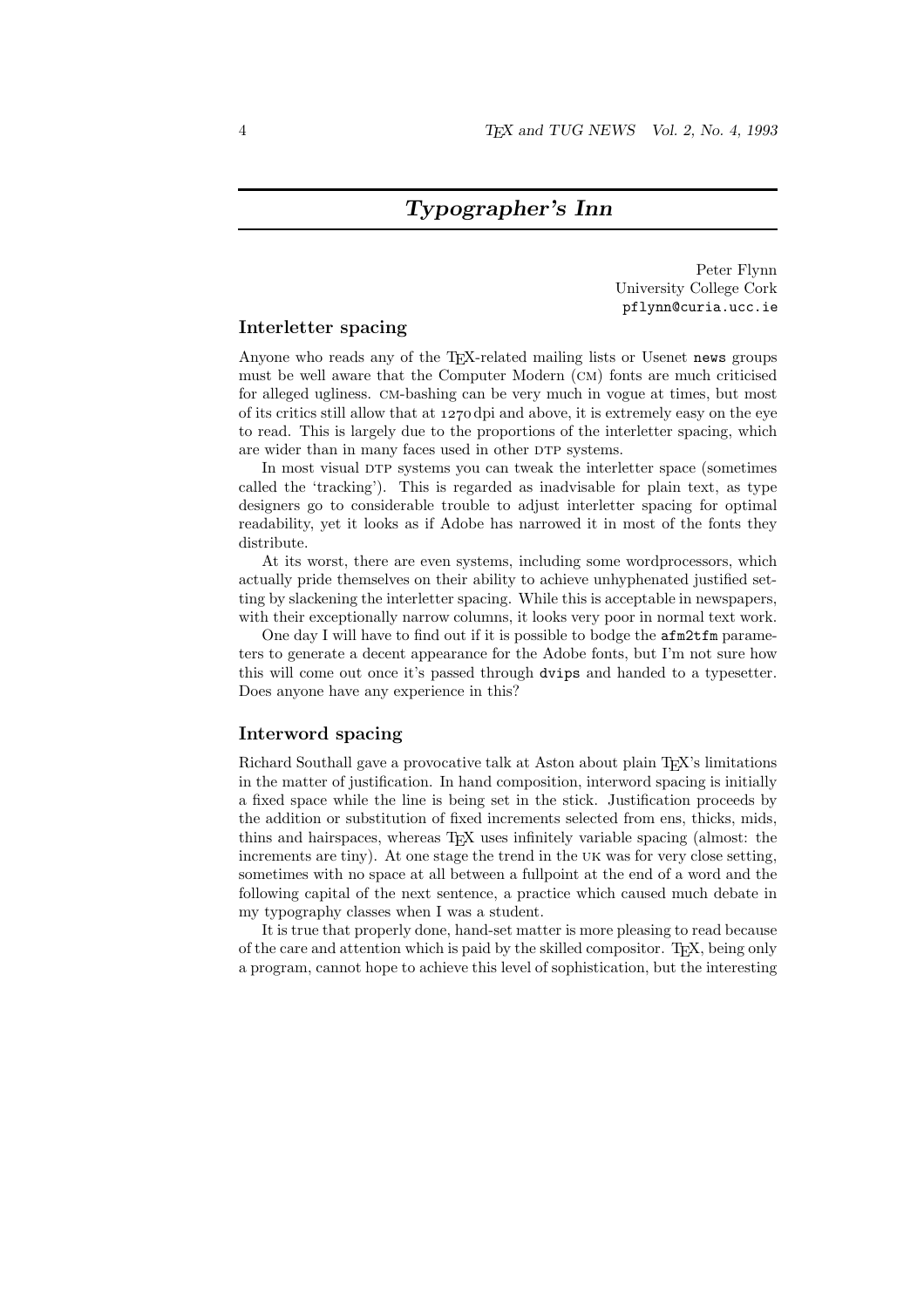point for the development of the New Typesetting System (NTS) is the possibility of being able to switch to a system of justification based on discrete increments. Unless, of course, someone would like to implement this in  $T_F X$  as it stands...

#### Poetry setting

There was only one entry for my challenge to find a way of automating the folding of long lines into the space left above or below by a preceding or following short measure. Unfortunately the solution arrived in my mailbox while I was actually at Aston, so pints were not distributed, but the winner was Jonathan Kew, whose complex but elegant macros are available by ftp from curia.ucc.ie in pub/tex/VerseMacs.tex and VerseTest.tex— well done Jonathan!

#### Dropped caps

A final note on the macros for dropped initial capitals: I was reading Anne McCaffrey's *Crystal Line* in the us paperback edition (Del Rey/Ballantine, 1992, ISBN 0–345–38491–1) and was amused to see the opening of the first chapter with a 3–line dropped cap for the test below. Quite correctly, all three opening quotes and the A were dropped into the paragraph, but this takes up over a third of the measure. Some days you just can't win. . .

> $\begin{array}{c} \begin{array}{c} \begin{array}{c} \end{array} \\ \begin{array}{c} \end{array} \\ \begin{array}{c} \end{array} \\ \begin{array}{c} \end{array} \\ \begin{array}{c} \end{array} \\ \begin{array}{c} \end{array} \\ \begin{array}{c} \end{array} \\ \begin{array}{c} \end{array} \\ \begin{array}{c} \end{array} \\ \begin{array}{c} \end{array} \\ \begin{array}{c} \end{array} \\ \begin{array}{c} \end{array} \\ \begin{array}{c} \end{array} \\ \begin{array}{c} \end{array} \\ \begin{array}{c} \end{array} \\ \begin{array}{c} \end{array$ lashandra Ree shouted to her-self. Not that Lars Dahl could have heard her over the roar of the sea crashing<br>against the bow of the *Angel* and the humming tension of the wind through the sail stays and across the sloop's mainsail.

#### Mailbox

Yannis Haralambous commented on TEX's lack of a long 's' for 17th century work, pointing out that he has included it in the new dc fonts, as well as ligaturing it. I can see I shall have to start using the DC fonts now!

Jim Graham asked about whether to break a line before or after an em rule, if one occurs at a breakpoint. I prefer afterwards, always, but Nelson Beebe said his definition permits linebreaks before and after when used in narrow setting (he defines \emrule as \penalty\exhyphenpenalty---\penalty\exhyphenpenalty).

David Carlisle fixed my flow.sty (running text round an illustration) so that it handles indentation correctly, and a new copy is in /pub/tex on curia.ucc.ie .

Finally a reminder that you can join TYPO-L, the typography mailing list, by sending sub typo-l forename surname to listserv@irlearn.ucd.ie and carry on the discussion there.

Thanks to all who contributed— and I didn't forget to sign off this time.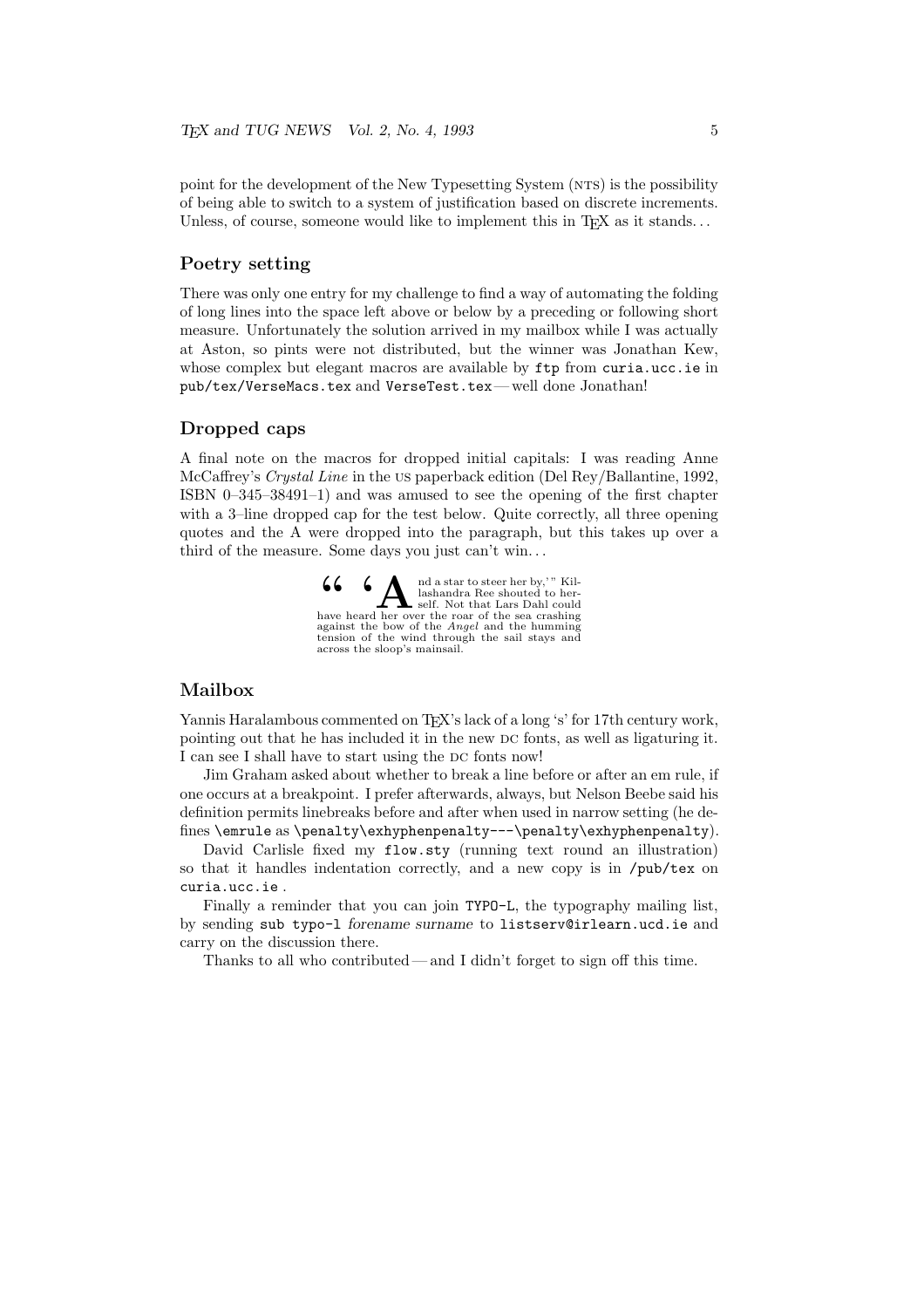Jeremy Gibbons University of Auckland jeremy@cs.aukuni.ac.nz

Welcome to "Hey — it works!". This column is designed for little tricks — even ones that seem trivial or inelegant — that others may find useful. If you have any such items, please send them in to me at the address above. I am particularly looking for short items (up to about a page).

We start off with a little note from our noble editor, describing a trick she used in laying out this issue to get one-column material following two-column on the same page. Then there is a piece from David Lau about 'striking' (drawing a line) through a piece of text, and a piece from Anita Hoover on making rules of different thicknesses in LATEX alignments. Finally, I describe a modification to LATEX's footnote macro that I used in this issue in order to place verbatim material in footnotes.

#### One-column material below two-column Christina Thiele cthiele@ccs.carleton.ca

When you get to the end of this issue, we have an index done with the \twocolumn coding, described in TTN 1,3:15–16. My problem was to fit a fullwidth text below the two-column material. I opted for the cheap and sneaky solution: I simply put the text at the end of the second column, and then \hspace'd it leftwards by −6 cm! No argument from TEX, not even a mutter about an overfull \hbox.

```
... end of last index entry in \twocolumn.
\hspace{-6cm}
   \begin{tabular}{||l||}
      first cell of table ... \\
      ... last cell of table
   \end{tabular}
}
\onecolumn
```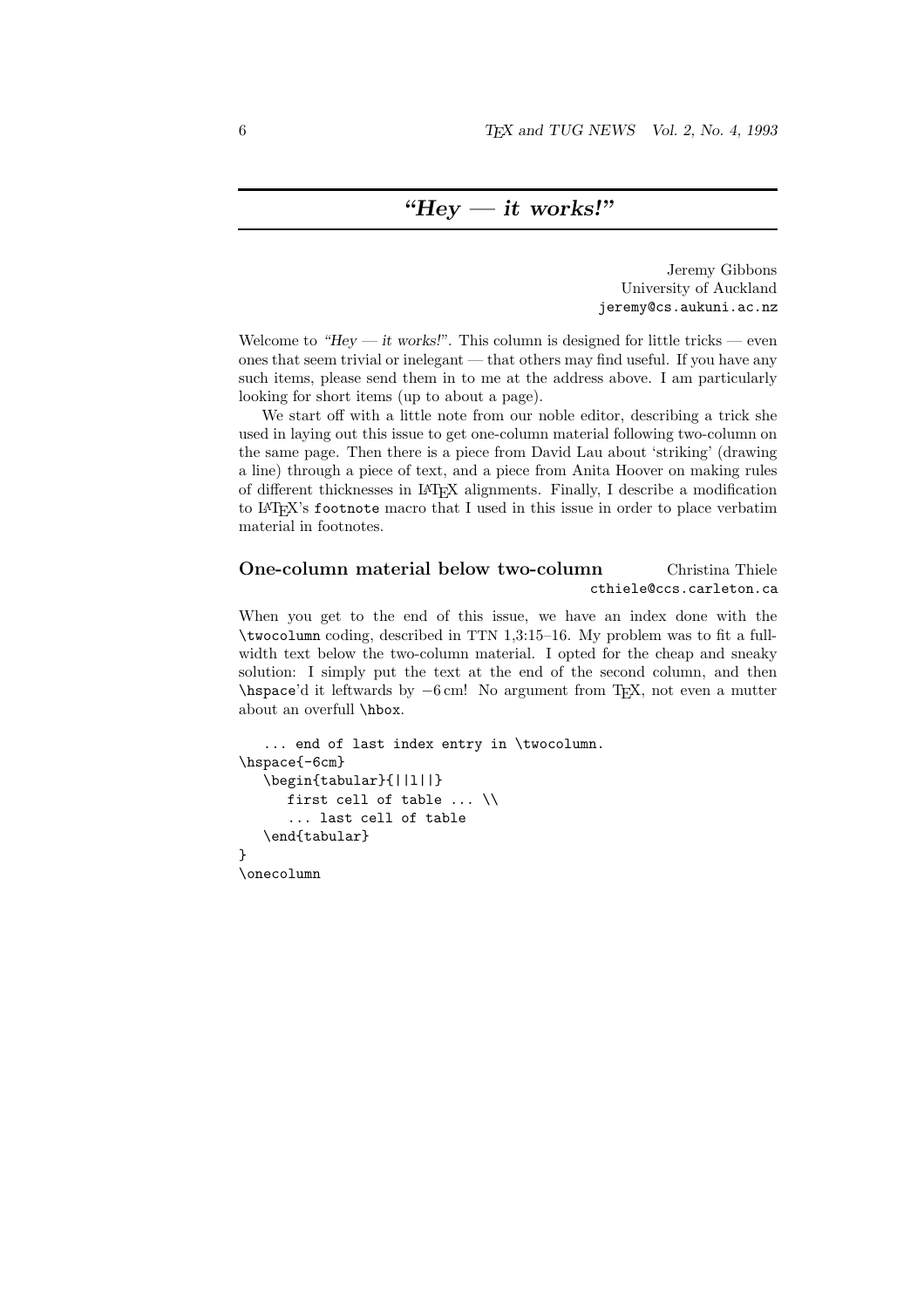#### Striking through text David Lau

Richmond, British Columbia david@worg.questor.org

I present below a macro, \strikethrough, which will reproduce its argument with a line through it; for example, 'strike'.

```
\def\strikethrough#1{%
    {%
        \setbox0=\hbox{#1}%
        \dimen0=\ht0 \dimen1=\dp0
        \setbox1=\vbox{
             \box0 \vskip-\dimen1\vskip-0.8ex \hrule
        \frac{1}{2}%
        \ht1=\dimen0 \dp1=\dimen1
        \box1
    }%
}
```
This macro works by first typesetting the argument, then backing up vertically by an amount equal to its depth plus 0.8 times the x-height of the current font, and finally overlaying a  $\hbox{\$ hrule on top of the argument.<sup>1</sup>

Here is the tricky part. It is crucial that the placement of the strikethrough line on the argument not result in a box  $(\text{box1})$  having dimensions different from those of the box (\box0) containing the argument by itself. If the superimposition is done imperfectly, the resultant box will not line up properly with the surrounding text. But according to T<sub>EX</sub>'s rules of box construction,  $\boxtimes 1$ , as constructed in the code, has a height of  $\hbar 0 - 0.8 \text{ ex} + 0.4 \text{ pt}$  and a depth of 0 pt. As a result, the dimensions of \box1 have to be adjusted after it has been constructed, which explains why the line \ht1=\dimen0 \dp1=\dimen1 is necessary.

Note that this macro has a shortcoming: it only works for arguments that are relatively "short". In the event that lines of text or entire paragraphs are to be "struck through", a more elaborate approach is called for.

<sup>&</sup>lt;sup>1</sup>Another approach is to use horizontal leaders, as in Chapter 21 of the TEXbook:

<sup>\</sup>def\strikethrough#1{{% \setbox0=\hbox{#1}% \dimen0 0.8ex\dimen1\dimen0\advance\dimen1 by0.4pt \rlap{\leaders\hrule height \dimen1 depth -\dimen0\hskip\wd0}% \box0 }}

This involves backing up horizontally, rather than vertically, and using a rule of negative depth. Symbols other than the **\hrule** can be used as leaders.  $-jg$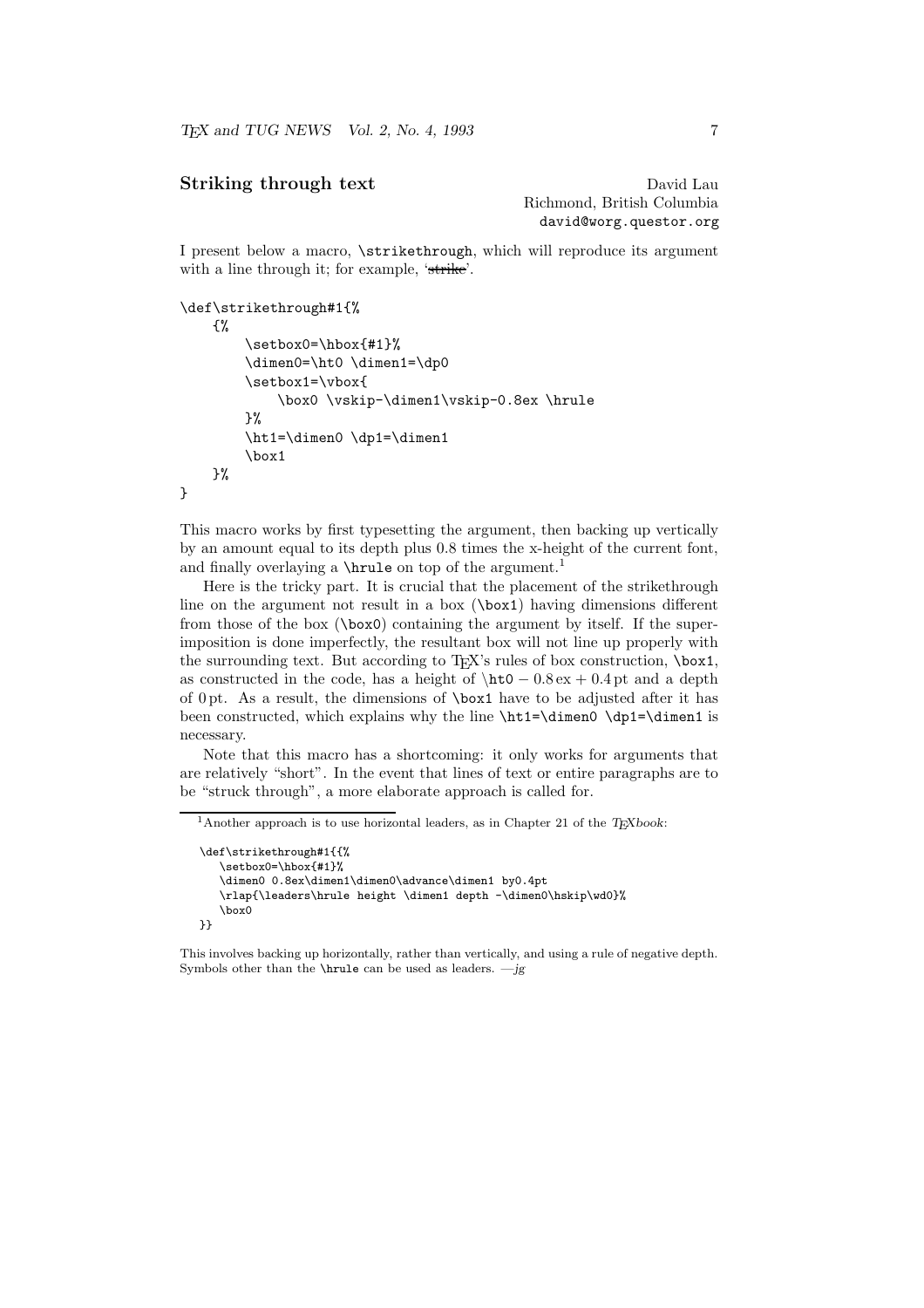### Thicker \hlines in LAT<sub>E</sub>X alignments Anita Z. Hoover

University of Delaware anita@ravel.udel.edu

In the tabular environment, there is a macro called \hline which produces a horizontal line in a table across all columns. It is defined to be of a certain thickness and can be changed by modifying the dimension specified by \arrayrulewidth. However if you want to keep the original \hline thickness of lines, you need to create a new macro, say \Hline, to produce thicker lines based on a new dimension, say \arrayruleHwidth. You can do this simply by copying the definition for \hline and changing the width of the rules. The definition below shows how; it can be placed in the preamble of your document.<sup>2</sup>

```
\newdimen\arrayruleHwidth
\setlength{\arrayruleHwidth}{4pt}
\makeatletter
\def\Hline{\noalign{\ifnum0='}\fi\hrule \@height \arrayruleHwidth
   \futurelet \@tempa\@xhline}
\makeatother
```
Alternatively, you could omit the \makeatletter and \makeatother and put the definition in a style file, say Hline.sty.

Here is an example of using the new macro **\Hline** to produce thicker lines in the tabular environment.

```
\begin{tabular}{ccc}
   \Hline
   \multicolumn{3}{c}{Very Nice}\\\Hline
   1 & 2 & 3 \\\hline
   4 & 5 & 6 \\\hline
   7 & 8 & 9 \\\Hline
\end{tabular}
```
This produces

|   | Very Nice |   |
|---|-----------|---|
|   | ''        | 3 |
| 4 | 5         | 6 |
|   | R         | ч |
|   |           |   |

<sup>2</sup>A similar technique could be used for **\vline** and **\cline.** —jg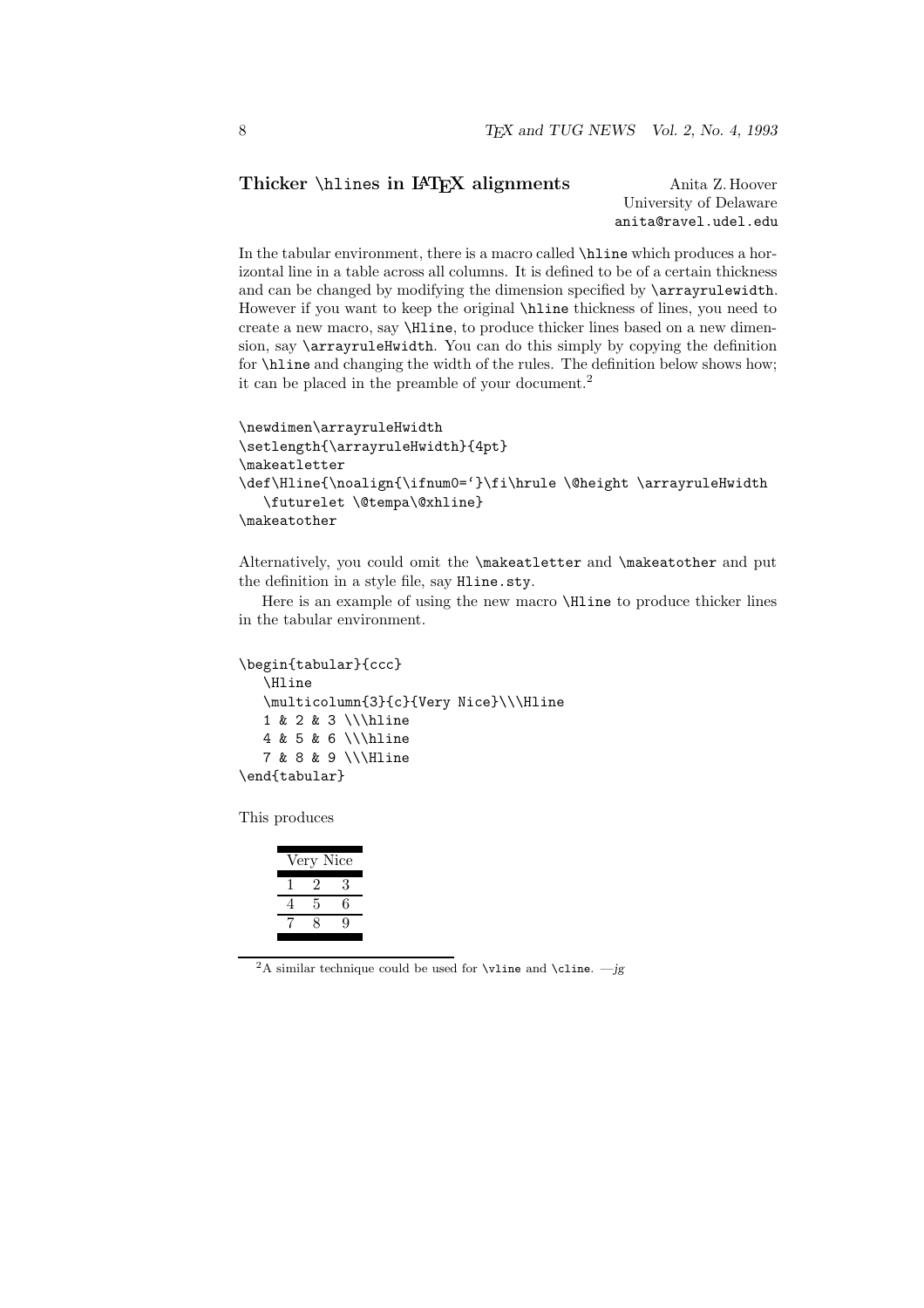#### Footnotes with verbatim material Jeremy Gibbons

There are limitations to what you can do with LAT<sub>EX</sub>'s **\footnote** macro; in particular, you cannot include verbatim material (via \verb or \begin{verbatim}) in a footnote. This is because of the way LAT<sub>EX</sub>'s footnotes are defined; the \footnote macro reads in its entire argument before executing any of it, and the catcodes of the entire argument are fixed when the argument is read — it is not possible to change catcodes within the argument.

On the other hand, plain TEX's footnote macro (as on page 363 of the  $T<sub>F</sub>Xbook$  does not have this problem; it 'uses some  $\b{pgroup}$  and  $\f{t{truelet}}$ and \aftergroup trickery, so that the footnote text does not need to be a parameter'.

I needed footnotes with verbatim material for Anita's and David's items in this issue, in order to put editorial comments about their macros in footnotes. I did this by judiciously coalescing LATEX's and plain TEX's footnote macros, as shown below.

```
% plainfootnote.sty: incorporate plain TeX's trickery into LaTeX's
% footnote macros, to allow \verb"..." within footnotes
% (the argument to \footnote is not read before it is executed)
\long\def\@footnotetext{%
   \insert\footins\bgroup
      \footnotesize
      \interlinepenalty\interfootnotelinepenalty
      \splittopskip\footnotesep
      \splitmaxdepth \dp\strutbox \floatingpenalty \@MM
      \hsize\columnwidth \@parboxrestore
      \edef\@currentlabel{\csname p@footnote\endcsname\@thefnmark}%
      \@makefntext{\rule{\z@}{\footnotesep}\ignorespaces}%
      \futurelet\next\fo@t
}
\def\fo@t{\ifcat\bgroup\noexpand\next \let\next\f@@t
                                \else \let\next\f@t\fi \next}
\def\f@@t{\bgroup\aftergroup\@foot\let\next}
\def\f@t#1{#1\@foot}
\def\@foot{\strut\egroup}
```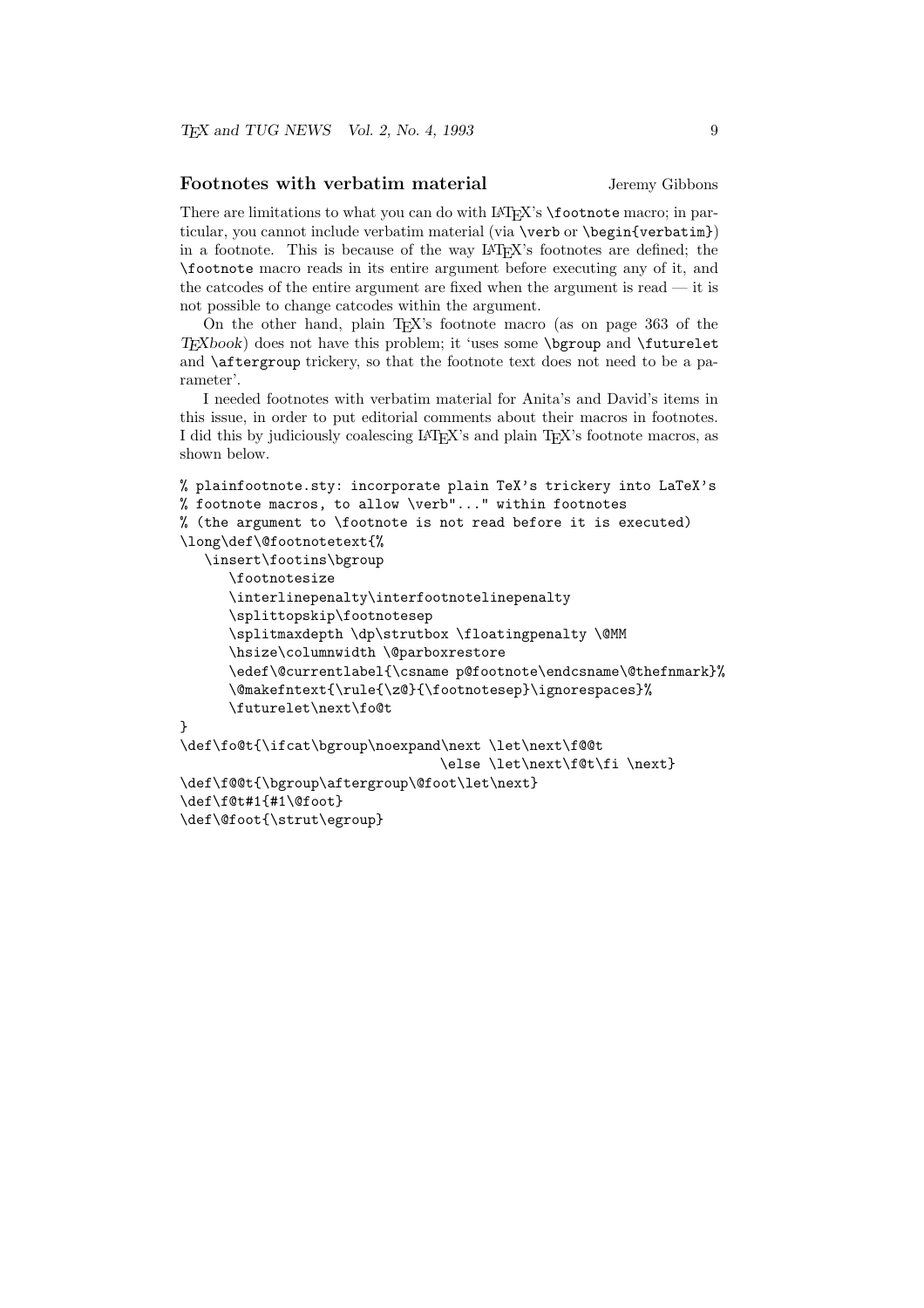#### $\text{LATEX2}_{\varepsilon}$  — A New Version of  $\text{LATEX}$  Chris Rowley

and Frank Mittelbach L<sup>A</sup>TEX3 Project

What is it? LAT<sub>E</sub>X<sub>2</sub> $\varepsilon$  is a new, standard version of LAT<sub>E</sub>X — prepared and supported by the IATEX3 Project Team.

Why is it needed? Over the years many extensions of LATEX have been developed. This is, of course, a welcome development, since it shows that the LAT<sub>EX</sub> system is in a healthy state. It has, however, had one unfortunate consequence: there are now several incompatible systems, in the sense of format (.fmt) files, all claiming to be LATEX. Therefore, in order to process documents coming from various places, a site maintainer needs to provide several format files: LAT<sub>E</sub>X (with and without NFSS), SLIT<sub>E</sub>X,  $A_{\mathcal{M}}S$ -L<sup>A</sup>T<sub>E</sub>X, and so on. As well, when looking at a source file it is not always clear for which format the document was written.

What will it offer? LAT<sub>E</sub>X<sub>2 $\varepsilon$ </sub> will put an end to this unsatisfactory situation — it will give access to all such extensions based on a single format and thus end the proliferation of mutually incompatible dialects of IATEX 2.09.

It will use an enhanced version (NFSS2) of the New Font Selection Scheme. Files such as amstex.sty (formerly the  $\mathcal{A}\mathcal{M}$ S-LAT<sub>E</sub>X format) or slides.sty (formerly the  $SLT<sub>F</sub>X$  format) will become extension packages, all working with this single format.

The introduction of this new version will also make it possible to add a small number of often-requested features (such as extended versions of  $\newcommand{\th}{newcommand}$ .

To summarize:

- Standardisation: a single format incorporating NFSS2, to replace the present multiplicity of incompatible formats (NFSS, lfonts, pslfonts, etc.)
- Maintenance: a standardised system supported by a reliable maintenance policy.

**Compatibilty** L<sup>A</sup>T<sub>E</sub>X<sub>2</sub> $\varepsilon$  will, as far as possible, adhere to the following principles:

- 1. Unmodified version 2.09 document files will produce the same output with LAT<sub>E</sub>X<sub>2 $\varepsilon$ </sub> as with version 2.09.
- 2. All new features of  $\text{LATF}X2_{\varepsilon}$  will conform to the conventions of version 2.09, making it as easy as possible for current users to learn to use them.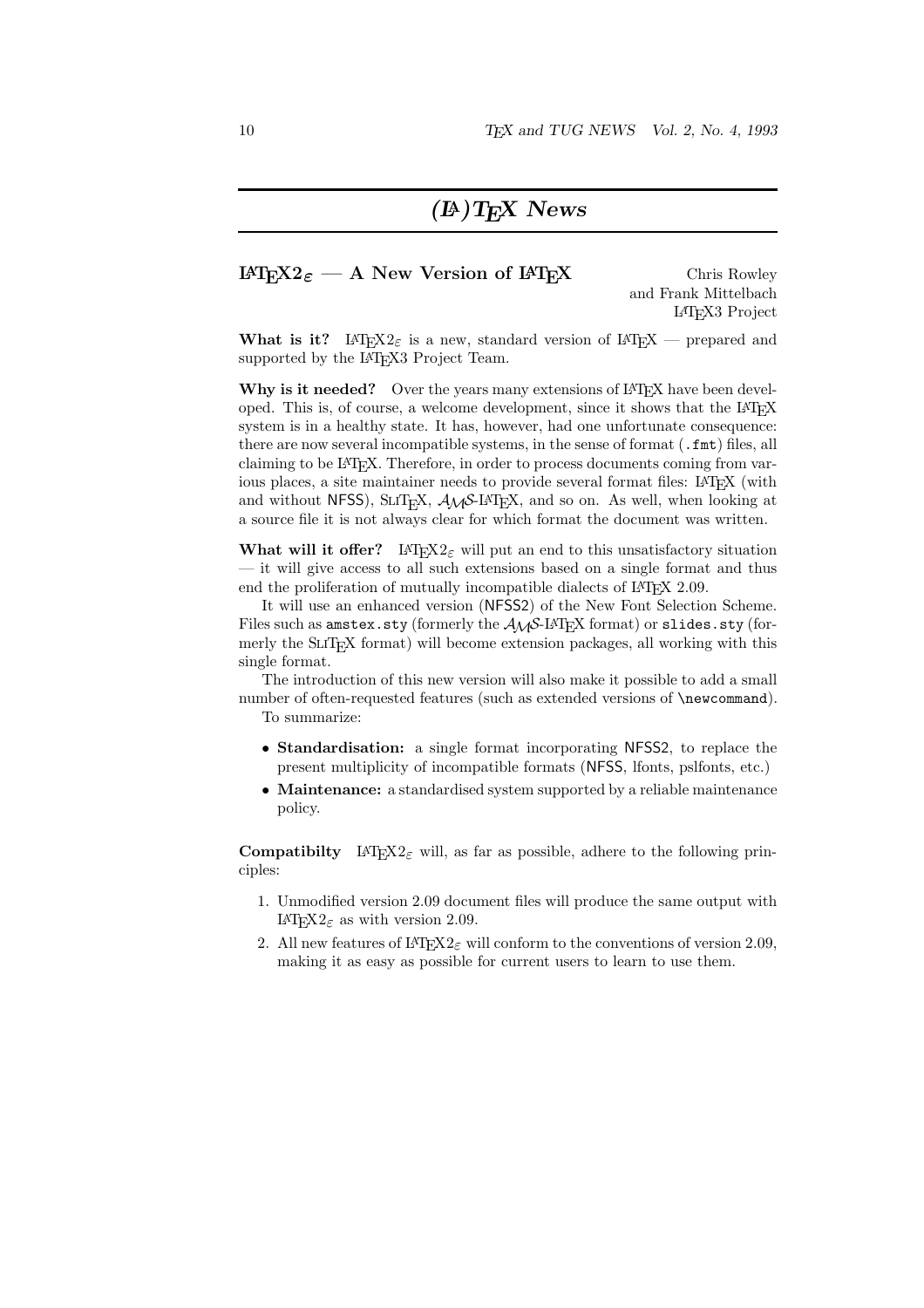Documentation The new version will be described in a new edition of Leslie Lamport's *LAT<sub>E</sub>X*: A Document Preparation System, and in a new book, *The L*A*TEX Companion* by Michael Goossens, Frank Mittelbach and Alexander Samarin (both to be published by Addison-Wesley). The *Companion* will also contain a complete description of NFSS2.

Distribution Policy Maintenance of the new system will be undertaken by the LAT<sub>F</sub>X3 Project Team.

A complete distribution of all files, incorporating corrections of errors, will be made available twice a year on fixed dates. This will happen even if there have been no changes to the files, and hence only the release dates have had to be updated. It will therefore be easy to determine whether you have all the latest bug fixes — information which is essential to system maintainers.

Error Reports Error reports can be made using a report generating program latexbug.tex. This will be part of the main distribution.

Error reports will be accepted only if the version of  $\text{LATEX2}_{\epsilon}$  that produced the error is not older than one year. Error reports can be sent to this e-mail address: latex-bugs@rus.uni-stuttgart.de.

**Availability** The  $\alpha$ -test version of  $\text{LATEX2}_{\epsilon}$  is scheduled for late fall and the first regular distribution will be in early 1994 (says Frank). This will also contain information and advice to help in the process of updating an installation for use with the new version (says Chris).

#### L<sup>A</sup>TEX3 Update: Coming Soon!

There will be a status report on the LATEX3 Project coming soon. Depending on which publication gets out first, it will either appear in TUGboat 14,  $#4$ , or TTN 3,1 (January 1994). Further prototype code for LAT<sub>E</sub>X<sub>3</sub> is taking shape at this very moment (I am informed by reliable sources!). Stay tuned to these pages for more information. It's coming! –Ch.

#### Bits and pieces . . . Christina Thiele

Nelson Beebe sent info on a review of Y&Y's DVIWindow and DVIPSONE, and comments on outline fonts for T<sub>EX</sub>: John L. Castri, "Bitmap-free T<sub>EX</sub>," Notices of the American Mathematical Society 40, #5 (1993): 464–68.

And from the mailbag  $\dots$  the Y&Y folks have "recently completed the conversion of TEXplorator's *MathTime* font set to fully hinted ATM compatible Adobe Type 1 format." This is version 1.1, "a set of math fonts for use with TEX that goes particularly well with Times Roman for text, but also works well with other text fonts in Adobe Type 1 format."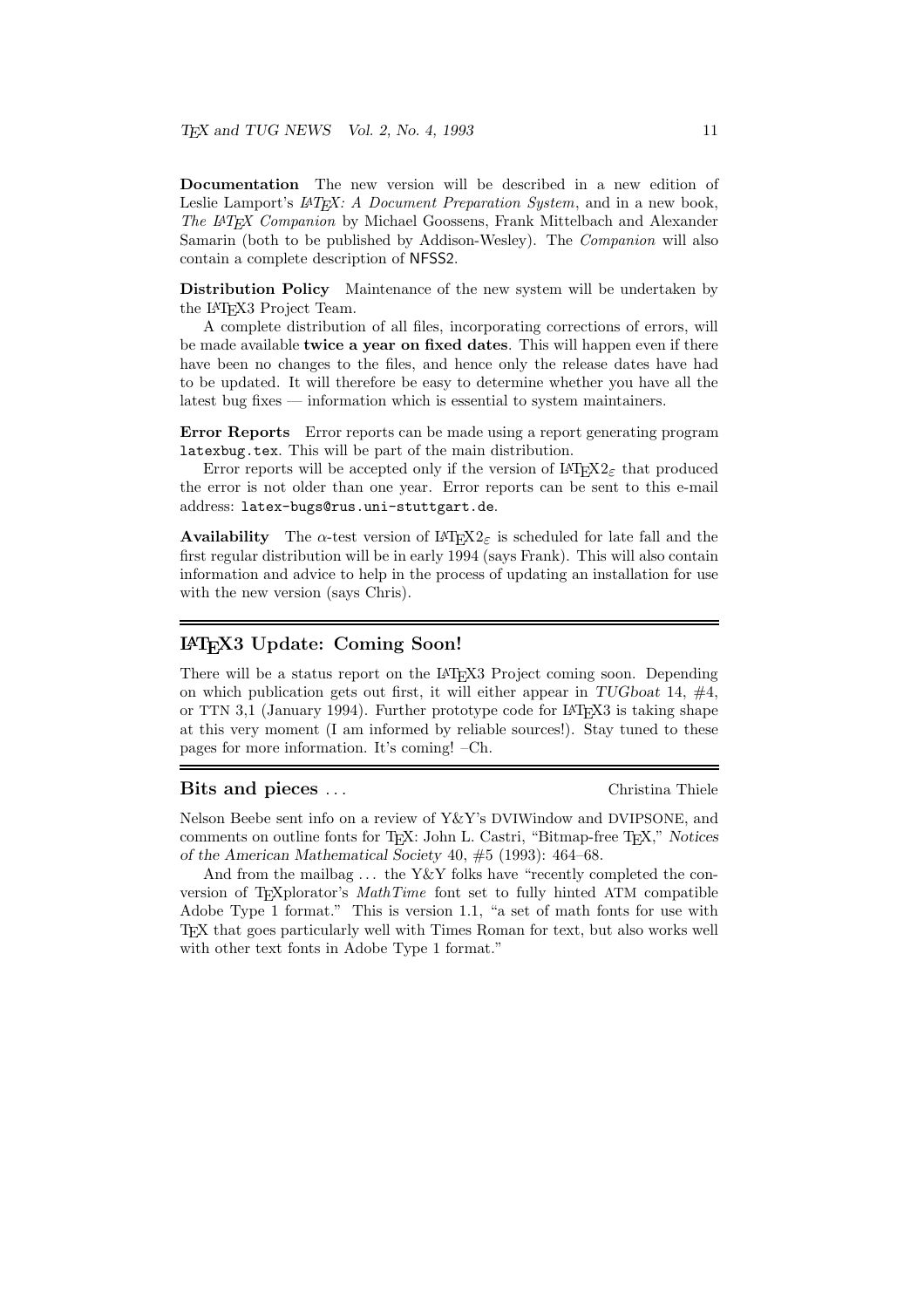#### You Rang ...?

Ed Baker P.O. Box 642, Norfolk, Mass., 02056 USA ejb@world.std.com

[Note: Robert Becker has been sidelined with a severe hand injury. Ed Baker has offered to fill in, and this column is therefore a bit different from the usual fare in "You rang ... ?" This time we have a product description. If you have any comments, please send them to Ed at the above address –Ch.]

Virtually all database tools provide the ability to produce plain ASCII reports. Using them with  $T_{\text{F}}X$  or LAT<sub>E</sub>X is simply a matter of creating reports that are actual, ready-to-roll, TFX or L<sup>AT</sup>FX documents.

A popular database product is the Personal Information Manager (PIM). A PIM is essentially a consolidated address book, calendar, phone dialer and mail list manager. They are widely used by people who have to manage large numbers of phone calls, appointments and correspondence.

One of the common commercial PIMs is called ACT (Automated Contact Tracking) produced by Contact Software International. This article will demonstrate how LAT<sub>EX</sub> can be used directly with ACT to produce a standard business letter.

Each record in ACT is referred to as a contact, containing 74 fields of information. Each field is labeled within the system so that it can be used with the ACT report generator, accessed via a pull-down menu system. The report generator is used to create a master file to be merged with the various contacts. After starting the report generator, simply type in all of the regular LAT<sub>EX</sub> commands you want to use and insert ACT-replaceable fields by specifying them as shown: "[#FIELD–NAME]". The attached ACT report is used as a standard business letter shell. It uses the following fields: [#Contact], [#Name], [#Address\_line\_1], [#Address\_line\_2], [#City], [#State], [#ZIP] and [#Salutation].

To use the system, you'd merely select the person you want to write to, use the ACT menu system to select the "Letter" option, and the replaceable fields would be automatically inserted. You could then insert the body of your text, enclosures, cc list and postscript.

The ACT system also provides a function called "Launch" which will start a batch file. You could start LATEX with this feature, or shell to DOS to run LATEX and your favorite previewer/printer driver.

The attached report listing illustrates the ACT letter. In this case, all of the letter parts are defined as \newcommands — \body, \salutation, \postscript,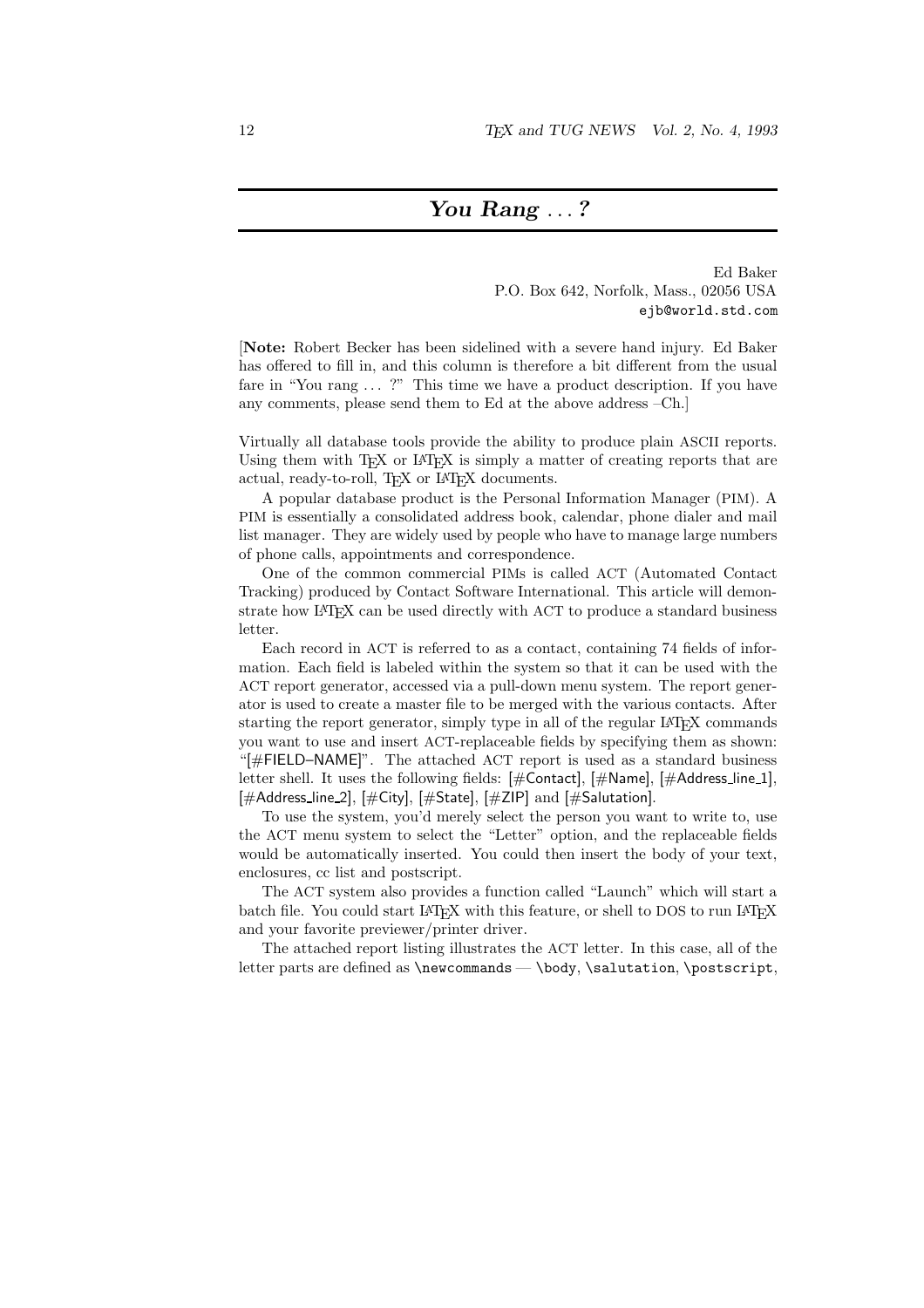\enclosures, \cclist, and \signatuture. Each \newcommand is placed in the LATEX preamble in the inverse order of its likelihood of changing. The contents of the \postscript and \enclosures commands are actually commented out unless you elect to use them.

```
\documentstyle[art11]{article}
\newcommand{\sendto}{
[#Contact] \setminus[ #Name] \setminus[#Address\_line_1] \\
[#Address_line_2] \\
[#City], [#State] [#ZIP]
}
\newcommand{\salutation}{
Dear [#Salutation],}
\newcommand{\body}{
%% -- Your Text Goes Here --
}
\newcommand{\postscript}{
%% Use the next section for your postscript message
%% remove the two percent signs and continue on the next line
\sqrt{\frac{1}{16}} p.s. }
}
\newcommand{\enclosures}{\footnotesize
%% Use the next section for your enclosures
%% remove the two percent signs and continue on the next line
%encl: \\
}
\newcommand{\cclist}{\small
%% remove the two percent signs and put cclist inside parbox
%CC: \ \ \\partial\left\{t\right\} {4in}{
\%%
%%} % end of parbox
} % end of cclist
\pagestyle{empty}
\setlength{\oddsidemargin}{0pt}
\setlength{\evensidemargin}{0pt}
\setlength{\marginparwidth}{1 in}
\setlength{\marginparsep}{0pt}
\setlength{\topmargin}{0 pt}
\setlength{\headheight}{0pt}
\setlength{\headsep}{0pt}
```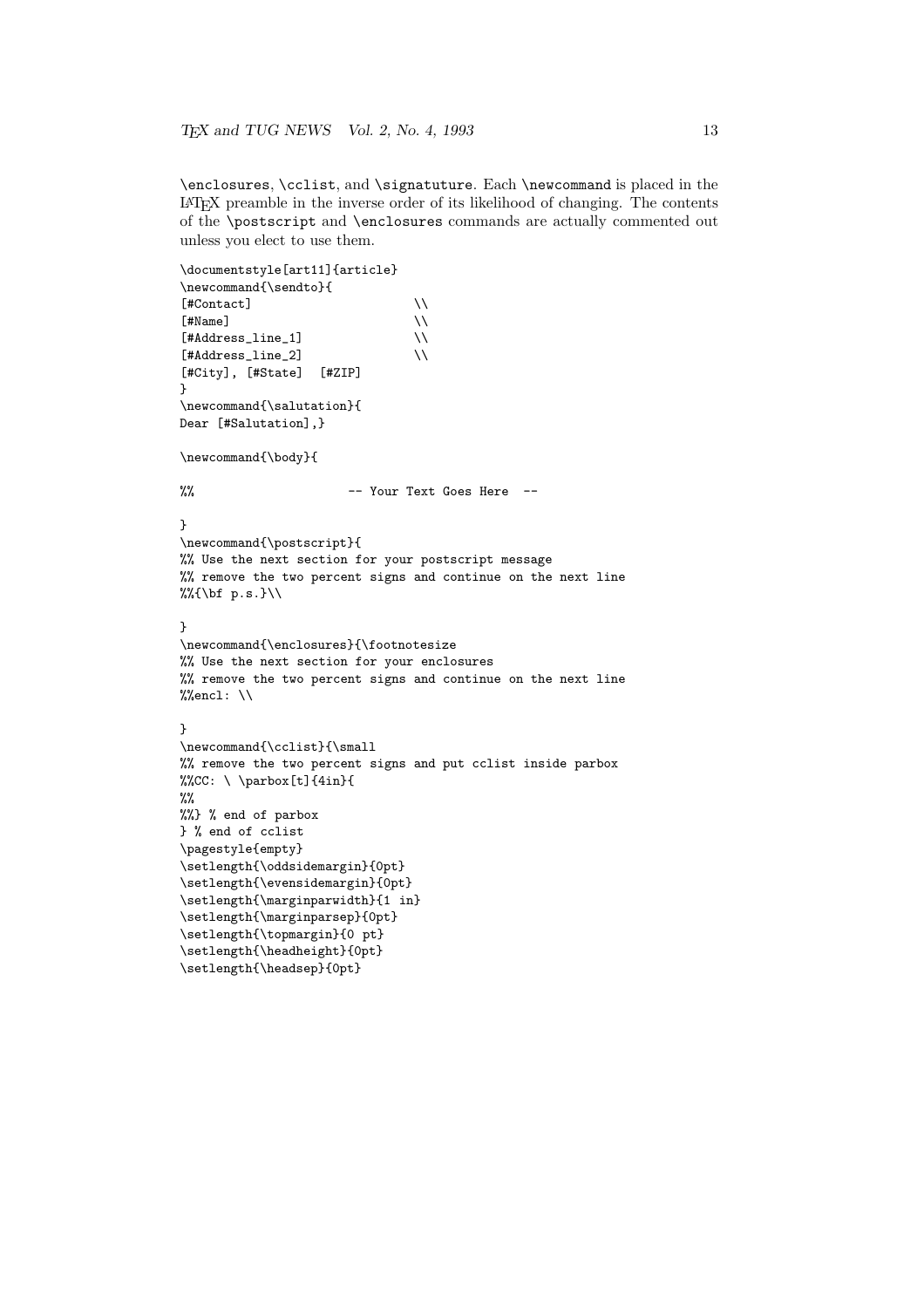```
\setlength{\topskip}{0pt}
\setlength{\footheight}{0pt}
\setlength{\footskip}{0pt}
\setlength{\textheight}{8.5in}
\setlength{\textwidth}{6.0in}
\setlength{\unitlength}{1in}
\newcounter{foo}
\setlength{\parindent}{0pt}
\setlength{\parskip}{2ex}
```

```
\newcommand{\signature}{Ed Baker \\
{\em Internet: }{\tt ejb@world.std.com}}
%% End of Preamble %%
\begin{document}
\vspace*{0.75in}
```
\today \hfill

\sendto\par \vspace\*{5ex}

{\salutation}\par \vspace\*{2ex}

\body\par \vspace\*{2ex}

Sincerely,\par \vspace\*{6ex} \signature\par \vspace\*{3pt}

\postscript\par \vspace\*{3pt}

\cclist\par \vfill \enclosures \end{document}

#### A-in-L<sup>A</sup>TEXContest

Deadline Extended

Due to late delivery of many issues of TTN 2,2, which contained contest details, the deadline has been extended to

#### 31 December 1993

See TTN 2,2:28 for contest details.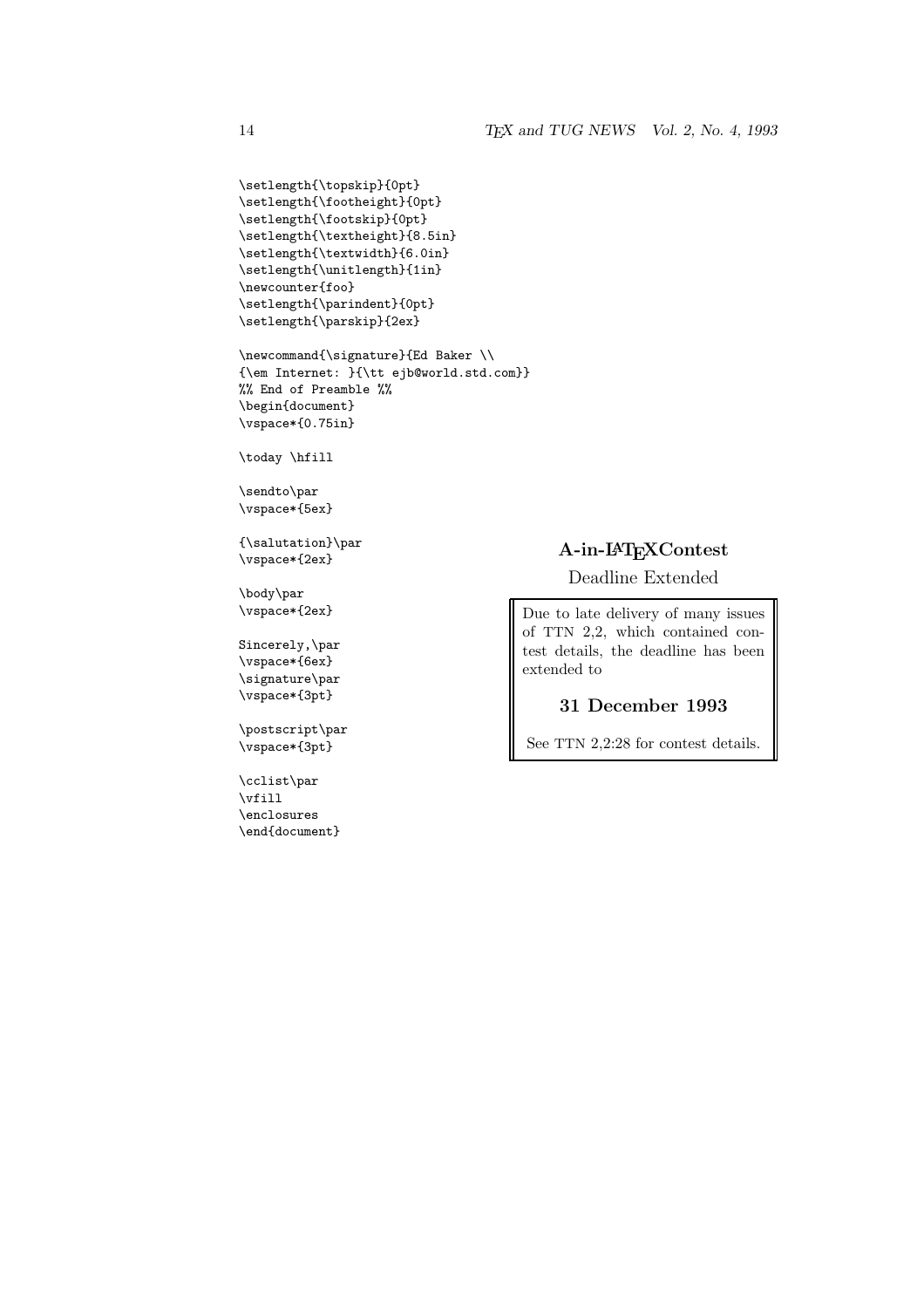#### Reports on Meetings

#### DANTE'93 in Chemnitz Walt A. Obermiller,

Stephan Engelke

DANTE'93, the German T<sub>EX</sub> meeting, and membership conference of the German TEX users group was held at the Technical University of Chemnitz, March 9–12, 1993. Some 90 registered participants gathered for four days of TEXnical discussions, and to have a good time.

Tutorials The meeting began on Tuesday afternoon, the 9th, with tutorials, a "quaint old tradition" of DANTE meetings. All tutorials were well attended. One of the most popular sessions was with Phil Taylor ("Ask me any question about plain TEX") which was continued on Friday, after the meeting was supposed to be over. Some tutorials also provided handy booklets, which were very much appreciated.

Membership meeting The DANTE membership meeting was held on Wednesday morning. Friedhelm Sowa (treasurer) gave a financial status report (definitely solvent); then Joachim Lammarsch (president) spoke about DANTE's activities, and its relationship with other TEX groups. Membership (now at 2,321) has increased steadily. The opening of DANTE's office in Heidelberg is imminent; the very popular distribution of software and books to members, albeit a lot of work, will move to the new headquarters soon. The quality of maintenance of DANTE's ftp server in Stuttgart has been improved, and close coordination of activities with the Aston and SHSU servers has been established. Board elections unanimously reconfirmed the old board (Joachim Lammarsch, president; Uwe Untermarzoner, vice president; Friedhelm Sowa, treasurer; and Luzia Dietsche, secretary). The membership meeting was then adjourned, and most of the remaining three days were devoted to the talks on the agenda.

The conference presentations About a dozen papers were presented, covering a wide range of topics, under the general headings of T<sub>E</sub>X, L<sup>AT</sup>EX, and METAFONT, as well as the intersection with PostScript and graphics issues. For LATEX, there were papers on font problems in a mixed Cyrillic/Roman document (Horst Szillat); macros to create personalized bulk mailings (Thomas Schweikle); a new style file for floats (Hubert Gäßlein); and an account of introducing LAT<sub>EX</sub> to hospital doctors for writing letters and reports (Bernd-Michael Paschke).

In the T<sub>E</sub>X area, a description of T<sub>E</sub>X under Linux (Jens Pönisch); publishing experiences (Steffen Kernstock); and (in)compatibility of source files (Bernd Raichle). As well, Phil Taylor spoke about the future of T<sub>E</sub>X and his role as the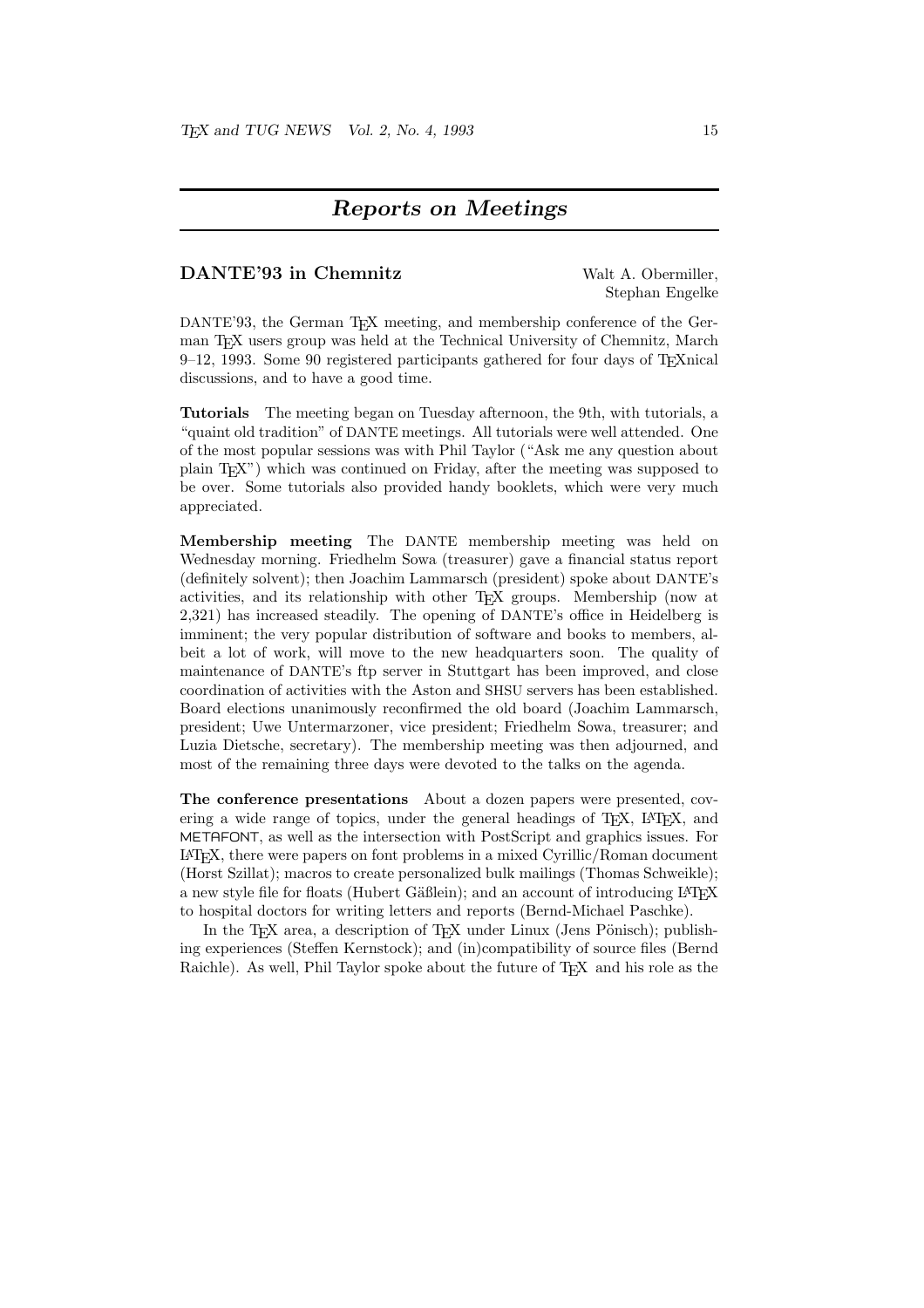newly appointed technical director of the NTS project. METAFONT was used to provide solutions for specialised symbols in a physics context (Torsten Kunz).

Several papers looked at the problems of taking T<sub>EX</sub> and integrating it with the non-TEX world: a proposal for a standard graphics interface (Friedhelm Sowa); bringing diagrams and graphs from Mathematica and Maple into LATFX files (Werner Buckhards); and using contents of T<sub>E</sub>X's registers in PostScript (Jürgen Glöckner).

Other items on the agenda included a LAT<sub>E</sub>X3 Question-and-Answer session with Rainer Schöpf, and a description of REdit, a text editor (Michael Rogalla).

Social Events included a guided tour of City Hall on Wednesday, with a reception held by the Mayor of Chemnitz. And on Thursday, we went by bus to Schloß Augustusburg, which houses a famous motorcycle museum; we concluded the evening with dinner at the restaurant there.

Joachim Lammarsch and Rainer Schöpf closed the meeting with the traditional TEX resource talk. The ever-important question to answer: "Where can I get TEX-related software?" File server locations and Internet and Bitnet discussion lists were mentioned, as well as how to use the DANTE T<sub>EX</sub> Archive at the University of Stuttgart using the mail server or ftp. Last year's request count and the volume of software retrieved by both mail and ftp were interpreted as eloquent proof as to the usefulness of the Stuttgart Archive.

All in all an interesting and fun meeting I'm glad I attended!

#### TUG' 93 at Aston University, UK Mimi Burbank

mimi@scri.fsu.edu

There is an air of excitement and anticipation when one goes to the TUG annual meeting; this year was no exception. 1993 was the first year the Annual Meeting was held outside the North American continent, affording many European T<sub>E</sub>X users to attend — as well as providing economic problems for American users. The program covered topics on system installation, fonts, document design, typography, macros, and several excellent talks on The Future $(s)$  of T<sub>E</sub>X. There were excellent talks given on languages — Khmer and Catalan — and exciting developments for typesetting music and maps, as well as informative talks on macros and the behaviour of T<sub>EX</sub> and L<sup>A</sup>T<sub>EX</sub>. This year a Bursary Fund was established, with generous contributions made by individuals and organizations, resulting in the attendance by some eastern European users who otherwise could not have attended.

The meeting at Aston was attended by users from all around the globe — Belgium, Canada, Czech Republic, Denmark, Eire, Estonia, France, Germany, Greece, Italy, Israel, Japan, Norway, Poland, Russia, Slovenia, Spain, Sweden, Switzerland, The Netherlands, Ukraine, Ulster, United Kingdom, and the United States.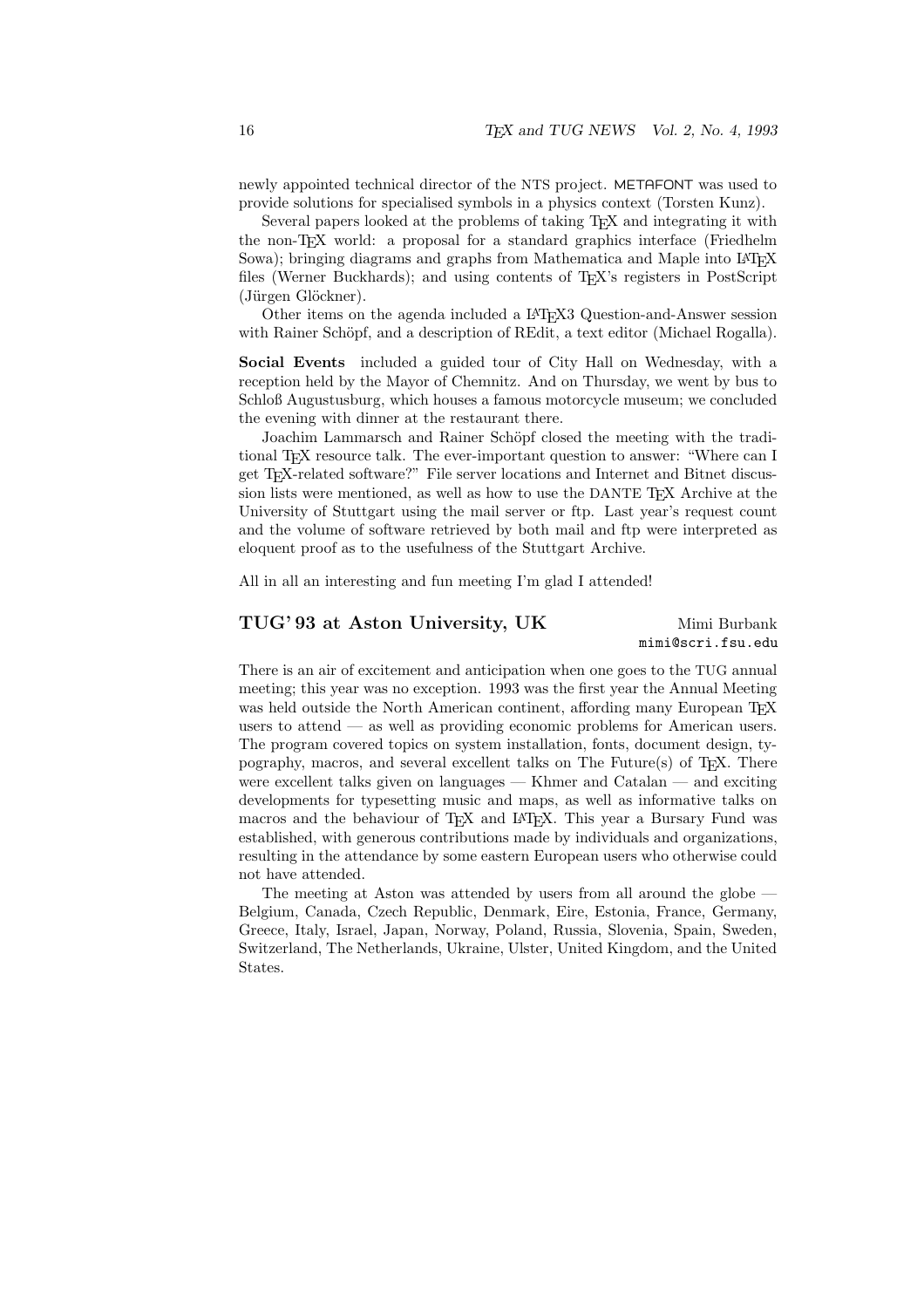One highlight of the conference *had* to be the trip to Stratford to see *King Lear* at the Royal Shakespeare Theatre — a powerful and most memorable performance. The Shakespeare Library opened its vaults and shared published works dating back to the early 1700s. Speaking as a colonial I must say that the sights, smells, tastes, and sounds of my trip to the UK will remain with me a long time.

The sense of history is quite acute, and reminds one that TUG also has a history, one which continues to evolve and we as members must protect the heritage given us and provide the framework for future users. Networks have brought many of us together electronically; at Aston, many of us met for the first time; many of us argued (and some not for the first time), but the agreement was unanimous that as T<sub>E</sub>X users, we must continue to evolve.

#### TUG Board Activities

#### Summary of Annual Business Meeting TUG '93 at Aston University, UK

Christina Thiele President, T<sub>EX</sub> Users Group

This year's Annual Business Meeting was held on Thursday, July 29th, from 2:00 to 3:00, chaired by TUG's president, Christina Thiele. The first part of the meeting was a presentation of various items by members of the Executive Committee, followed by a general question-and-answer session with members attending the Annual Meeting.

Reports The President thanked the TUG '93 Committee, Peter Abbott for Aston University, the TUG Office staff, and all the attendees for contributing towards a successful and informative meeting.

Peter Abbott, chair of the TUG '93 Committee, located at Aston University, gave a quick overview of the conference: 9 of 12 courses had been run, and there was a total attendance for both courses and conference of about 168 individuals.

Phil Taylor presented a summary of the results of the Bursary Fund, donations for which had come from many TUG members. A total of some £5,488 had been received, allowing some 18 people from various countries, predominantly Eastern Europe, to attend the first TUG meeting for most of them. On their behalf, Ela Kuczynska (a member of GUST, the Polish user group), read a short statement of thanks.<sup>1</sup> About £600 remained, and this will go towards the

<sup>&</sup>lt;sup>1</sup>"I would like to express our gratitude to all the persons who gave their donations to the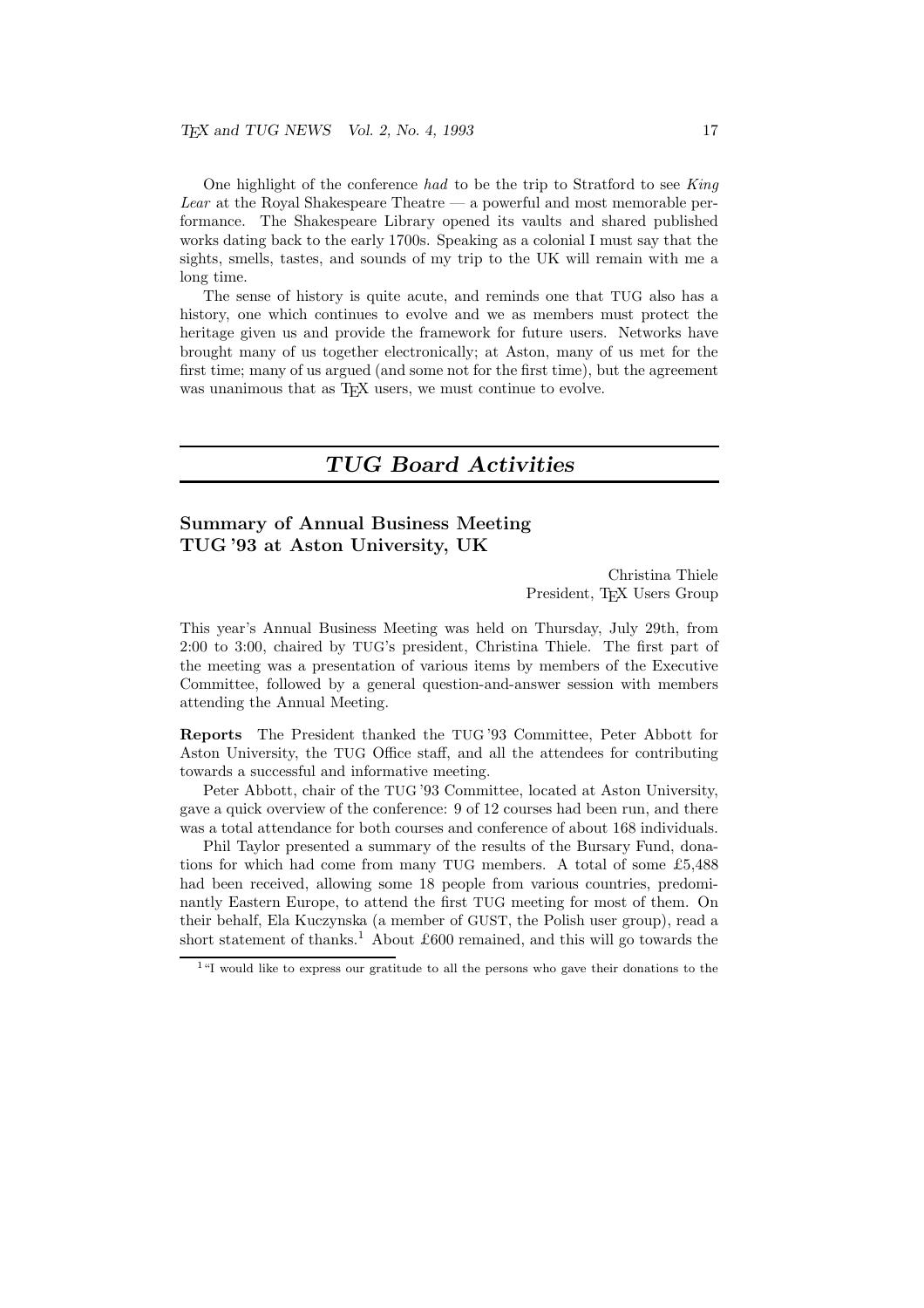1994 bursary fund. It should be added here that the money which TUG usually allocates to the Knuth Scholar was redirected to the Bursary Fund, since no scholarship was awarded for 1993.<sup>2</sup>

On behalf of the Executive Director, Pat Monohon, the President provided an update on the TUG office. Of immediate interest and benefit to members was the news that the office staff (Pat, Lisa Ward, and John Berlin) have arranged their hours such that calls can be taken from 3 a.m. to 6 p.m. Pacific Time (!!), and that payments can now be accepted in almost any regularly traded currency — which means it is no longer necessary to always convert to US dollars when sending in membership dues, or payments for other TUG products. Many had already met Pat, Lisa Ward, and John Berlin during the meeting, and members were invited to stop by the office if they were in the Santa Barbara area.

The Treasurer, Bill Woolf, presented an outline of the budget for 1993, which indicated a potential \$30,000 deficit. However, since the revenues from the TUG '93 conference were as yet unknown, nothing more definite could be provided.

Two announcements were made by Barbara Beeton: the first concerned the new release of T<sub>EX</sub> v.3.1415 (the notice was included in the Thursday edition of the daily TUGly Telegraph newsletter and will also appear in TUGboat). The second was that the deadline for the TTN "A-in-LAT<sub>EX</sub>" contest has been extended to December 31, 1993.

The President outlined the highlights of the board meeting. The most significant item for members was the issue of the annual meetings. It has been decided that meetings will rotate through three geographic zones: the west coast, then the east coast of North America, and Europe. To start the cycle off, Santa Barbara will be the west coast site for the 1994 TUG Annual Meeting, with a tentative decision for Florida to be the east coast site for 1995. Also with members, the 1994 dues will remain unchanged at the 1993 rates. For the immediate future, TUG's attention will focus on a membership drive, and on improving and extending services to its members. One further issue of direct impact on TUG members was the upcoming election for board members, which is another step in the transition from an appointed board to an elected one. All 15 positions are open for election; in order to end up with only 5 positions per year coming up for election, the 15 winning candidates will then be selected randomly to hold their seats for one, two, or three years. As well, all terms of office, for both board members and for the president, will begin at the annual meeting: this means future elections will be held in the spring, before the annual meeting.

The President also spoke about the conference at Aston: the excitement of

Bursary Fund, as well as to the Bursary Fund Committee, for their kind support. Thanks to them, we have now the possibility to participate in this conference, that would otherwise be impossible for us. It will be a great advantage to our newly-established groups, which have only recently begun to participate in the world-wide TEX community. Thank you very much."

<sup>&</sup>lt;sup>2</sup>See TUGboat 14,  $#2$ , p. 102.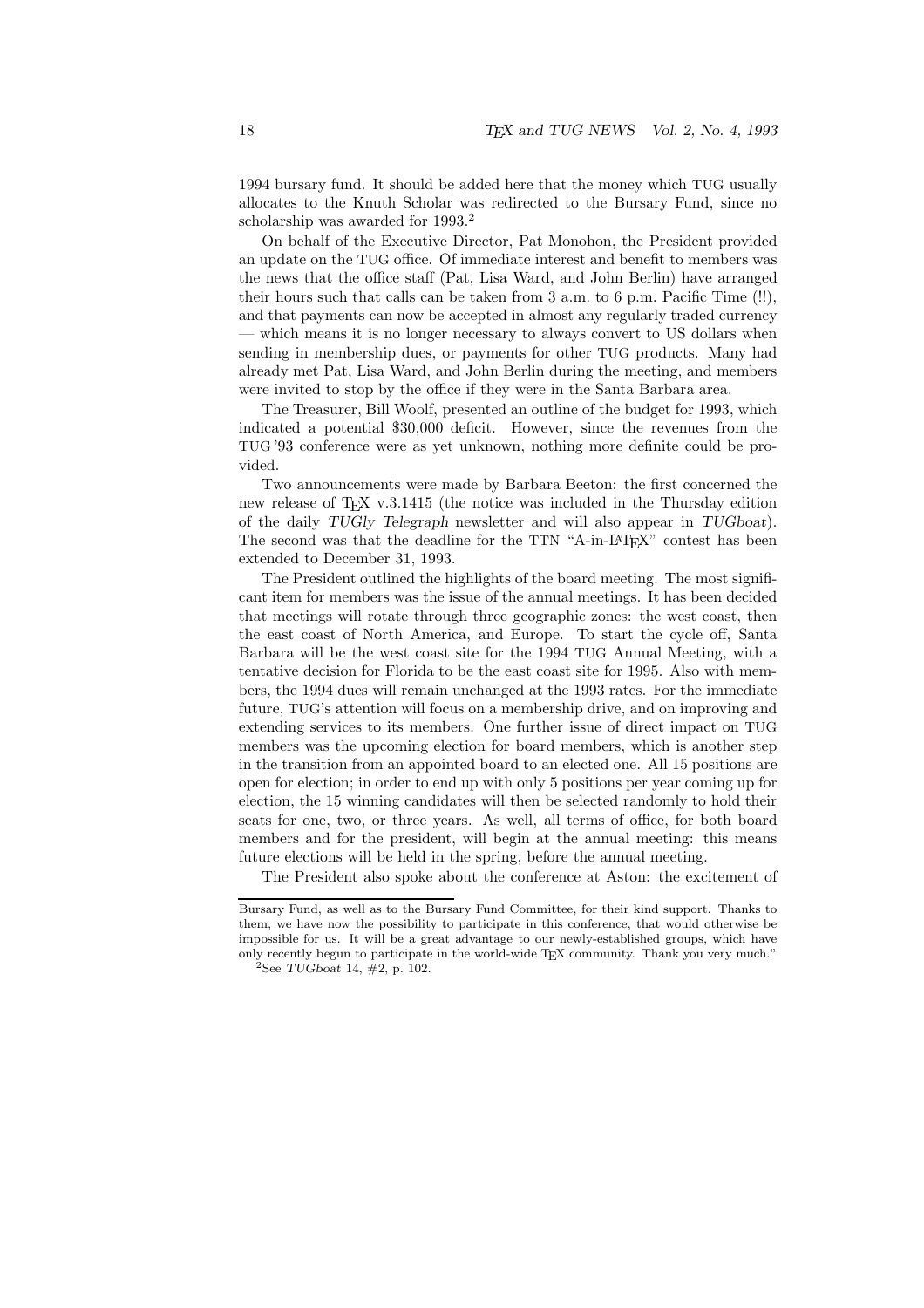having the meeting in Europe, the opportunity to meet so many new people and to match faces with e-mail addresses, the trip set up to attend the performance of King Lear at Stratford, as well as the special viewing of books arranged at the Royal Shakespeare Library. As always, the success of the meeting lay with the members, both long-time and first-time attendees.

Questions and Answers The second half of the Business Meeting was devoted to questions and comments from the audience.

• Nelson Beebe suggested that TUG maintain a forwarding address in perpetuity from the former Providence location to Santa Barbara; it was pointed out that all publications in circulation before 1993 contained the Providence address as contact point for TUG.

Update on this item: Bill Woolf, TUG's Treasurer, and an Associate Executive Director of the AMS, has said that the former e-mail address of tug@math.ams.org is permanently forwarded to the new address, which is tug@tug.org (as of this month [September] –Ch).

• The problem of delays in receiving TUGboat was raised by Malcolm Clark. He asked if the scheduled vs. actual dates of publication for the past 5 years might be assembled, to determine if current delays were no different from those in the past, or if they had become worse.

The President's response was that this was a serious issue, and that it was clear that recent delays were indeed worse. She pointed out that finding alternative production solutions for a publication which had 14 years of history could not be found overnight. She has been discussing other options with the TUG boat editor, Barbara Beeton, since early spring and had made it one of her priority items while in office.

Phil Taylor rose later on to offer effusive praise and thanks for the work done by the editor, and this was greeted with a generous round of applause by the audience, to the editor's embarrassment.

- The question of BIBT<sub>EX</sub> and when it might be available was raised. The President responded that she'd been in contact with Oren Patashnik, who felt that it could not be finalised before the end of this year. As well, there were complications arising as the IATFX3 project tried to ensure that there would be harmony between BIBTEX and the new LATEX.
- Jonathan Fine rose to suggest that authors of public domain software consider having TUG serve as distributor of their wares, and perhaps even have TUG involved in locating funds to support writers of PD software. The President suggested that Jonathan serve as the collecting point of information and comment on this issue, and present a report to TUG.
- An additional item raised by Malcolm was that of having an Index to TUGboat. Barbara replied that an Index had been in progress for quite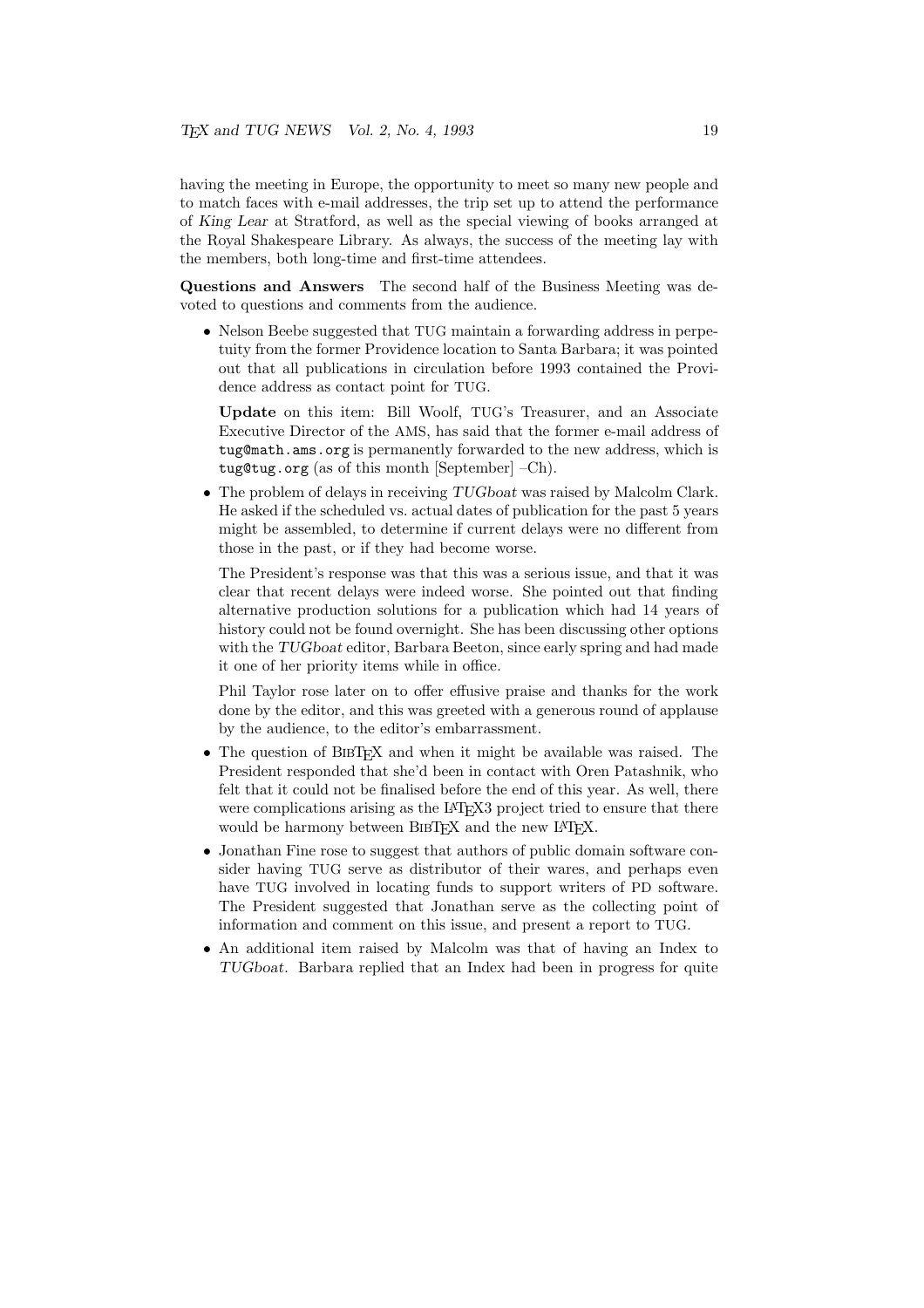some time; progress was slow, but she could report that the issues up to volume 8 were now done. As with many volunteer efforts, time was the major constraint. However, all TUGboat tables of contents have been installed on the CTAN archives, along with the style file needed to typeset them. As well, a KWIC index generated from the titles in them is also present in the archives, thanks to Nelson Beebe.<sup>3</sup>

- The suggestion was made, based on a presentation by the editors of the Polish newsletter GUST, that the TUGboat macros might also benefit from being recast in WEB. The editor was not sure this was feasible, but said she would investigate the issue further.
- And finally, it was suggested that one way of helping the editorial and production work on TUGboat move more smoothly and rapidly, would be for authors submitting items for publication to take a little extra time to ensure their submissions were complete (check all \input statements to ensure all additional macro files were included), that their file runs on a different machine, especially with respect to non-standard or non-CM fonts; check spelling; etc. Having a colleague read over the submission, as well as test run it, would also help debug some of the more obvious errors, all of which can add to the editor's task of getting material ready for publication on time.

The meeting ended at 3 p.m., in time for the afternoon break.

#### Notices

#### • 1993 Board Election Results Joachim Lammarsch

Chair, Election Committee

The terms of all fifteen members of the first elected Board of Directors will expire on December 31, 1993. The election to choose the new Board members was scheduled for this fall and nominations of all members were invited.

For this election only, the length of some terms has been altered so that not all members of the Board are replaced at the same time, but only onethird. For Board members elected this year, all terms will begin January 1, 1994. Five members of the new Board will have terms that end with the 1995 annual meeting, five with the 1996 annual meeting and five with the 1997 annual meeting. The members of each of the three groups have been chosen by lot by the TUG acountant.

The deadline for nominations was September 1, 1993 and the TUG office received twelve nomination forms. Unfortuately one was not complete and had to be declared invalid.

<sup>&</sup>lt;sup>3</sup>Details appear in TUGboat 14,  $\#2$ , p. 101.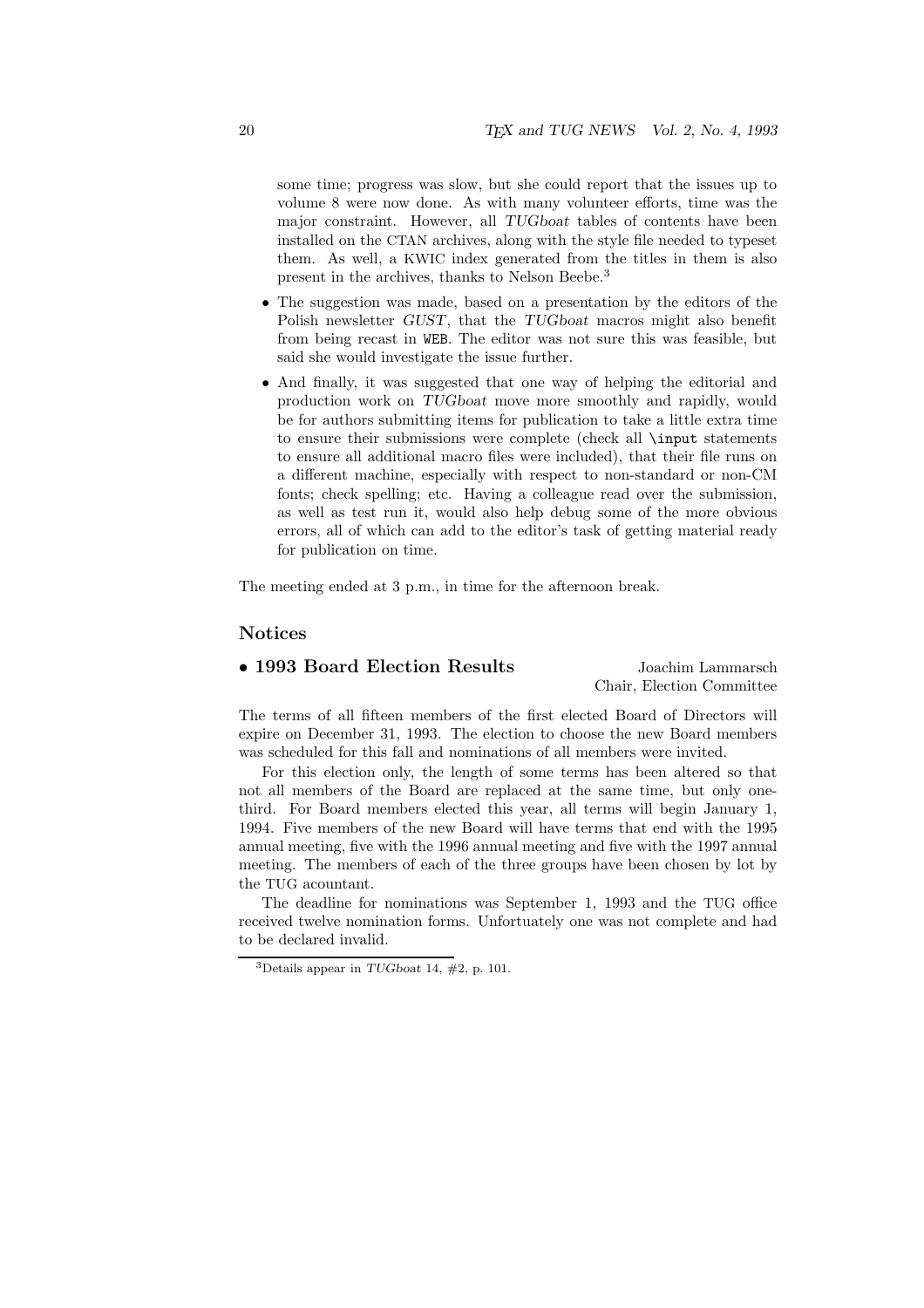Therefore it was not necessary to mail ballots to all members. In accordance with the Election Procedures all eleven candidates were declared as elected. In accordance with the bylaws our president will appoint four other persons to fill the four remaining vacancies.

The new members of the Board of Directors are (selected by term):

| $3.5$ -year term   | 2.5-year term    | $1.5$ -year term  |
|--------------------|------------------|-------------------|
| Luzia Dietsche     | Mimi Burbank     | Barbara Beeton    |
| George Greenwade   | Jackie Damrau    | plus four people, |
| Yannis Haralambous | Michael Ferguson | to be named.      |
| Jon Radel          | Peter Flynn      |                   |
| Sebastian Rahtz    | Nico Poppelier   |                   |

As chair of the Election Committee I would like to express my thanks to the candidates and all the other people who helped to organize the election.

However, if we are not able to find more than fifteen candidates I feel it's time to consider: Is an election by such a democratic method useful? Would it be better to return to appointing members to the Board of Directors? Are there other solutions? I would be glad to receive suggestions from our members.

#### • Technical Council: Special Interest Working Groups (SI-TWGs)

Michael Ferguson Chair, Technical Council

The primary purpose of the T<sub>EX</sub> User Group's Technical Council is to provide a forum and mechanism for studying technical issues concerning TEX, METAFONT, and their auxilliary support systems. Although this includes such important service, standardisation, future tools projects, $^{1}$  it is the "Special Interest Working Groups (SI-TWG)" that will have the most interest for the ordinary  $T_F X$  user. SI-TWGs are dedicated to the exploitation of T<sub>E</sub>X systems for the specialised needs of particular user groups. These vertically integrated interest groups are destined to be an incredibly exciting part of the T<sub>E</sub>X community.

Our first SI-TWG was "TEX for the Disabled" with T.V. Raman as chair (raman@cs.cornell.edu). Raman, who is blind, has created a very impressive system for interpreting the control codes and structures of T<sub>E</sub>X by means of audio tones. His TWG is not only concerned with making TEX more accessible for the blind, but also for persons with other disabilities. This group has been

<sup>&</sup>lt;sup>1</sup>Examples of such projects include Archives (TWG-Archives: George Greenwade, TWG-Chair), Multiple Language Coordination (TWG-MLC: Yannis Haralambous, TWG-Chair), and Independent Research Projects (IRP-TWG: Alan Hoenig, TWG-Chair) which includes the L<sup>A</sup>TEX3 project (Frank Mittelbach, Project Chair). See TTN 1,3:5–8 for details.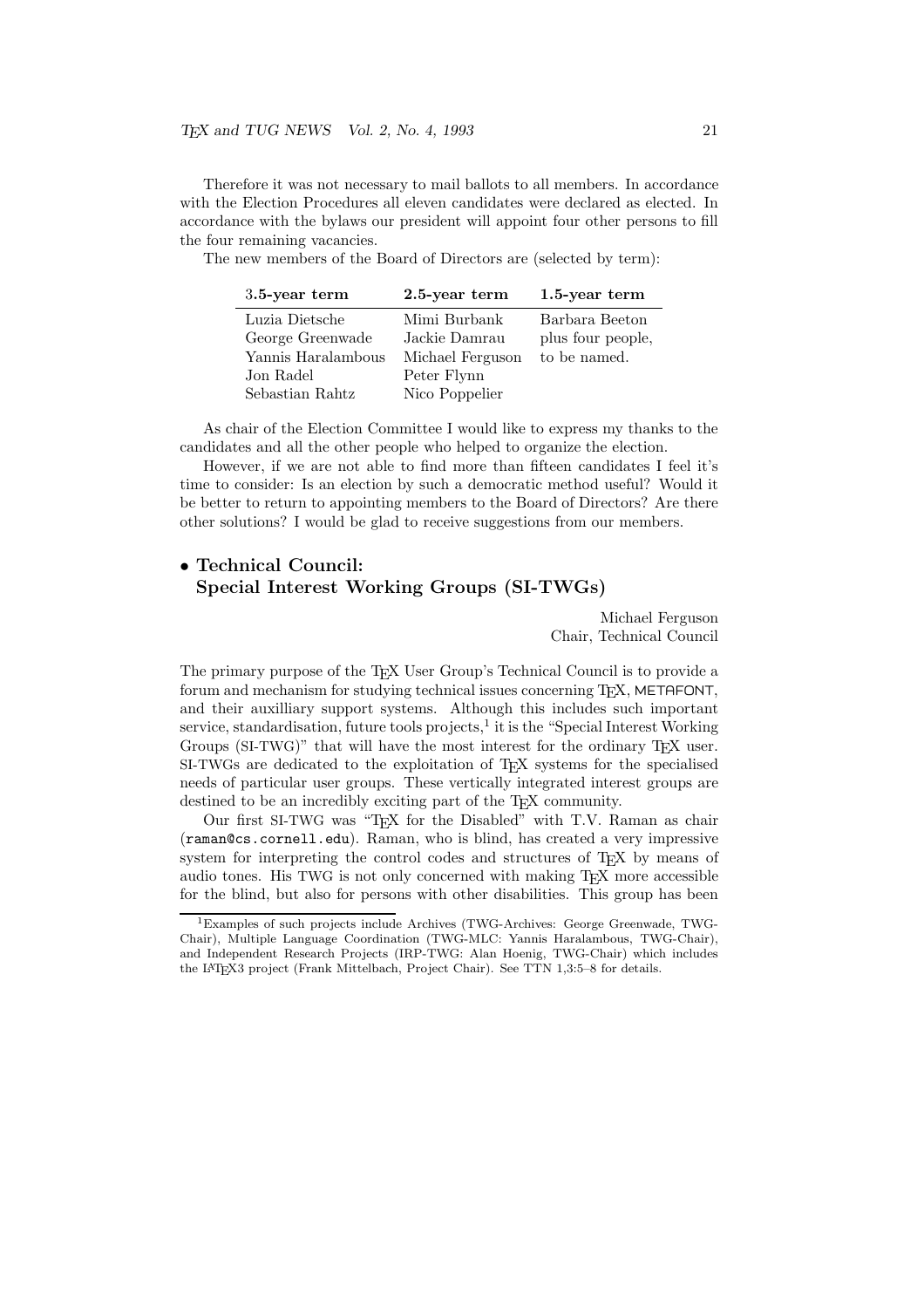able to connect people who need and people who produce such things as braille fonts for mathematics, Computerized Books for the Blind, and appropriate online versions of the LAT<sub>EX</sub> manual. There has also been discussion and offers within the group to write some specialized programs, such as adapting DOS for the vision impaired. This SI-TWG is an exciting beginning to, what I believe, will be a very important part of the T<sub>E</sub>X environment.

At this moment, we are in the process of organizing two new SI-TWGs. The first is to address the needs of those that are using, need to use, or merely interested in, the coupling of T<sub>E</sub>X and SGML (contact Ken Dreyhaupt at dreyhaupt@spint.compuserve.com). This is a very important area for the enhancement of cooperation and understanding between two communities, and will also serve as a means of discussion and research for those that must straddle both areas. The other new SI-TWG being organized concerns the relation of T<sub>E</sub>X and Adobe's new file format Acrobat (Doug Henderson, drh@bluesky.com).

SI-TWGs may reflect the specialized technical interests of a particular community such as publishers, scientific organizations, chemists, astronomers, physicists, historians, logicians, theoretical computer scientists, or musicians, or perhaps satisfy a need for the possibly specialized use of a tool such as IATEX. One particular area might be Human/Computer interfaces for LAT<sub>E</sub>X.

What does it take to start an SI-TWG? First, and foremost, it takes an enthusiastic person with a burning interest. There also should be a user community with similar interests that will come together, usually electronically, for discussions and actions. Each TWG has a chair and a member of the Technical Council, who is sometimes the chair, to act as a liaison between the TWG and the TUG Board. The TWG chair is expected to report, usually through the Technical Council Liaison, its activities to the Technical Council and hence the board. The chair is also encouraged to report on the TWG's activities in any forum that he/she feels beneficial and to seek cooperation with individuals and institutions as appropriate. If there is any action that a TWG would like to report to the board for formal (TUG) recognition, this action or recommendation will be evaluated by the Technical Council, and then brought to the board. It is anticipated that there will be little need for such action by a SI-TWG but the possibility is there.

The TWG chair is completely responsible for the membership and activities of the TWG. The Technical Council and its liaison is charged only with reporting the activities of the TWG and carrying recommendations to the TUG board. If you would like to participate in a particular TWG, please contact the Chair. If you would like to start a TWG, please contact any member of the Technical Council.

| Michael Ferguson (Chair) | mike@inrs-telecom.uquebec.ca |
|--------------------------|------------------------------|
| Yannis Haralambous       | yannis@gat.citilille.fr      |
| Alan Hoenig              | ajhjj@cunyvm.cuny.edu        |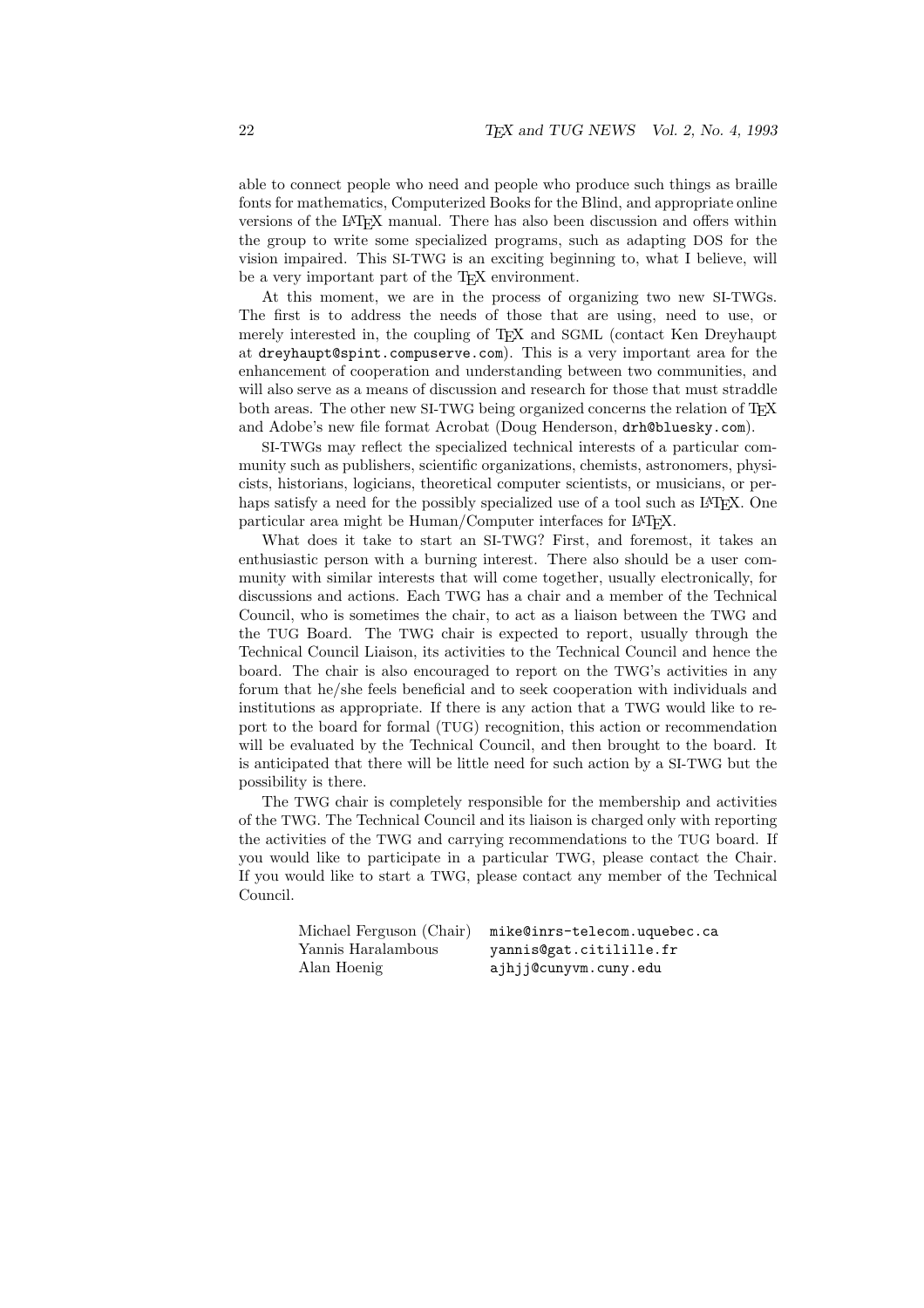#### • Conference Planning Committee Jackie Damrau Chair, Conference Planning Committee

Following recommendations from our committee, the TUG board has approved a geographic rotation through three zones: North America — West Coast, North America — East Coast, and Europe. This approach allows TUG to reach many of its members by giving all an opportunity to attend an annual meeting periodically without undue expense.

The TUG board has approved Santa Barbara, California as the 1994 annual meeting site. Plans are in progress by the local Santa Barbara T<sub>EX</sub> Users Group to offer enticing accommodations, meeting arrangements, and a pleasant place to meet with other TUG members from near and far.

We are now soliciting the membership for volunteers to host future annual meetings for 1995–1997. Keeping with our geographical scheme, we are looking for offers from North America — East Coast users (1995); European users (1996); and North America — West Coast users (1997). The committee has received tentative offers from Florida (St. Petersburg, Florida, has been accepted as a candidate site) and Ireland. It is never too late to offer your campus or institution as a possible meeting site.

What do you need to do to offer your site? Using the recorded experience of past conference organizers, the committee has compiled a short checklist for volunteers to complete and return for an initial bid to host a meeting. Along with this checklist, the committee provides organizers with a summary of tips — sort of a "things to do" and "things to avoid".

Would you like to host an annual meeting at your site for 1995, 1996, or 1997? If so, please contact committee chair, Jackie Damrau:

| Jackie Damrau, Chair                                | Phone: 214-708-6048             |
|-----------------------------------------------------|---------------------------------|
| TUG Conference Planning Committee FAX: 214-708-5143 |                                 |
| P.O. Box 875                                        | E-mail: tugcpc-10irlearn.bitnet |
| Red Oak, Texas 75154-0875, USA                      |                                 |

1994 Annual Meeting

31 July–4 August, 1994 Santa Barbara, California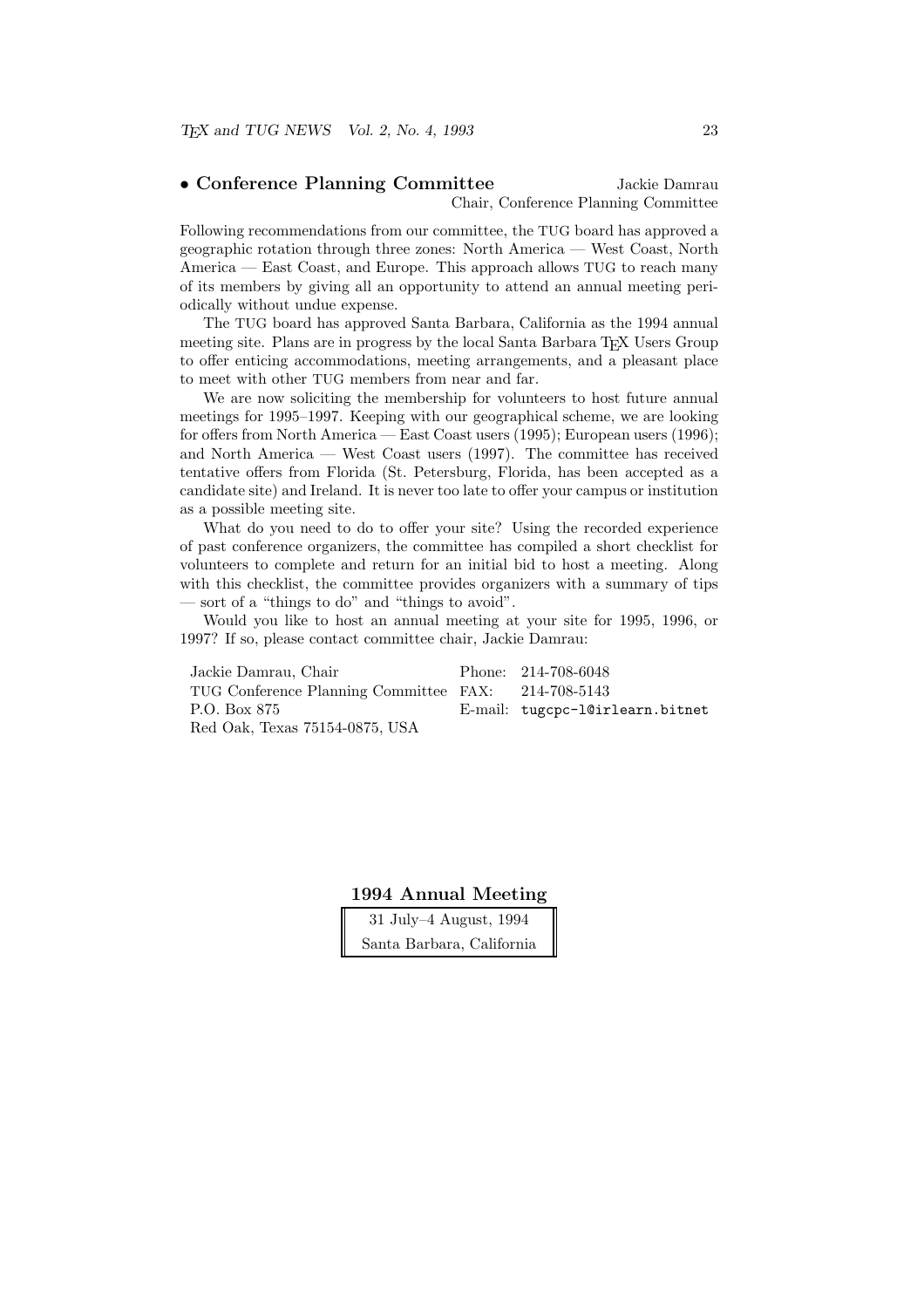## TEX Users Group 1993/1994 Course Schedule

| Beginning/Intermediate $T_F X^*$<br>Santa Barbara Feb. 7–11 |                              | Intensive Course in $LAT_FX^*$<br>Santa Barbara Jan. 31-Feb. 4               |                                           |
|-------------------------------------------------------------|------------------------------|------------------------------------------------------------------------------|-------------------------------------------|
| Modifying $LAT$ <sub>F</sub> X Style Files <sup>*</sup>     | Santa Barbara Feb. 28–Mar. 4 | Santa Barbara Nov. 1-5<br>Santa Barbara Feb. 14–18                           | Adv'd T <sub>F</sub> X and Macro Writing* |
|                                                             |                              | Practical SGML and $T_F X^*$<br>P <sub>uhlis</sub><br>Santa Barbara Nov. 8–9 |                                           |

\*Lab classes — computers will be provided for all students

- TUG courses are small, with 8–15 students in most classes.
- Dates and locations subject to change. Direct course inquiries to John Berlin at the TUG Office. Anyone interested in courses dealing with TEX and SGML should contact John as well (john@tug.org).
- TUG office: phone  $805-963-1338$  FAX  $805-963-8358$  tug@tug.org

#### On-Site Courses in TEX and IATEX from TEX Users Group

- Courses in TEX, LATEX, SGML and TEX, PostScript, or TEX for Publishers tailored to the needs of your group
- Courses at every level from beginning to advanced
- Five full days of instruction at your site
- One-week course fee includes all instructor fees and expenses plus textbooks and other materials for up to 15 students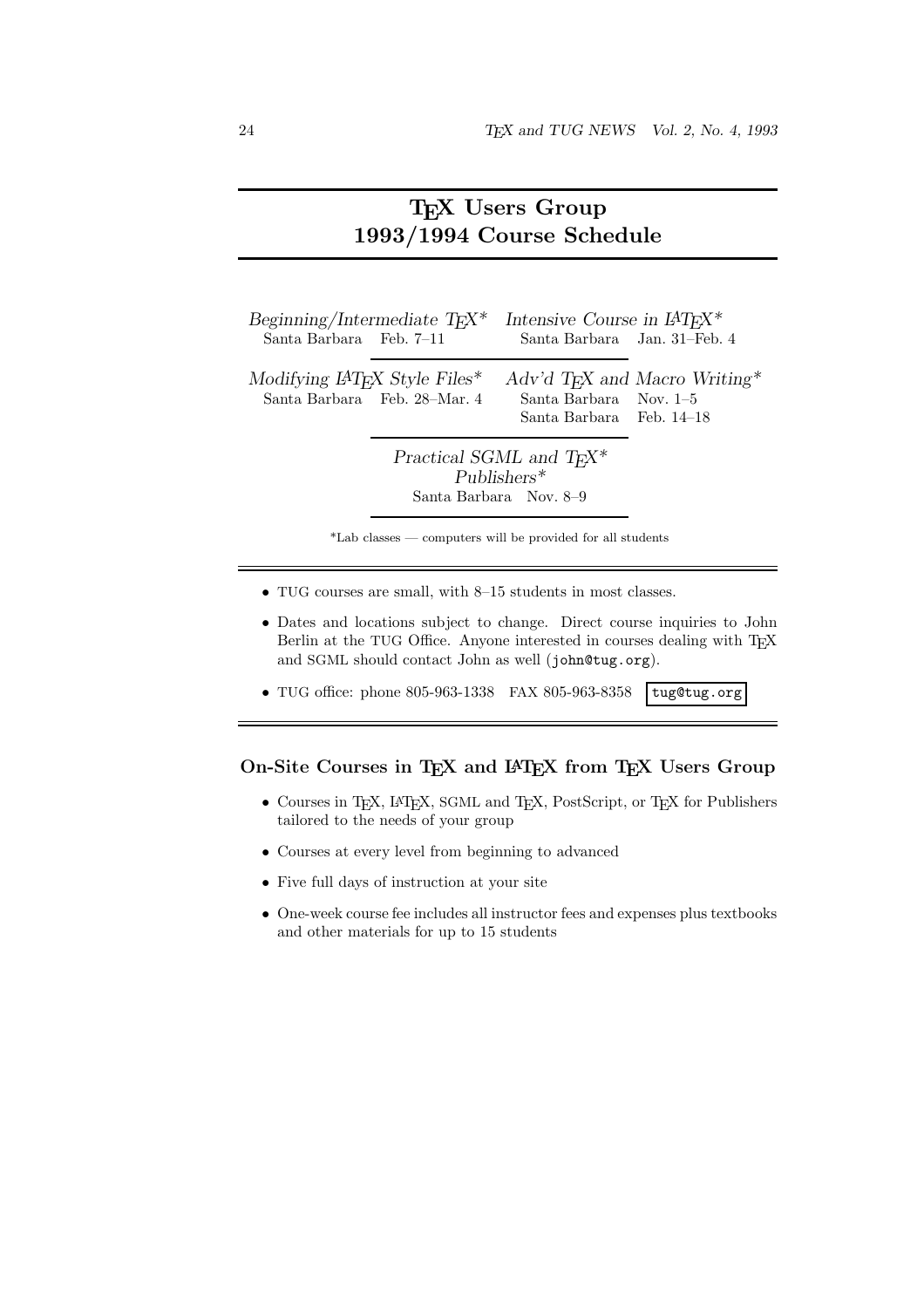| 3 Nov.               | GUTenberg:<br>"Journée pour l'utilisateur<br>T <sub>F</sub> X" and General Meeting.<br>ENS, salle Dussane,<br>45 rue d'Ulm, Paris 5ème. | journee-gut@ens.fr                                     |
|----------------------|-----------------------------------------------------------------------------------------------------------------------------------------|--------------------------------------------------------|
| 18 Nov.              | NTG 12th Meeting:<br>"(IA)TEX User Environment".<br>Den Bosch, OCÉ.                                                                     | Gerard van Nes<br>vannes@ecn.nl                        |
| $18-19$ Nov.         | "Jump Starting Your SGML<br>Implementation" (seminar).<br>Goudy Centre, Rochester Inst.<br>of Technology, New York.                     | Charlene O'Hanlon<br>Tel.: $+1$ 716-475-4951           |
| 29 Nov.              | Nordic Group:<br>Helsinki University, Finland.                                                                                          | Martti Nikunen<br>nikunen@cc.helsinki.fi               |
| $16-18$ Feb.         | DANTE'94:<br>10th general meeting, Münster,<br>Germany.                                                                                 | Wolfgang Kaspar<br>kaspar@dmswwu1a.<br>uni-muenster.de |
| $11-15$ April        | Joint Conference: RIDT'94,<br>EP94, TEP'94, PODP94.<br>Darmstadt, Germany.                                                              | ep94@gmd.de,<br>ridt94@irisa.fr                        |
|                      | Spring 1994 NTG 13th Meeting:<br>" $(LA)$ T <sub>F</sub> X, METAFONT, and<br>tools education."<br>Groningen, at RUG.                    | Gerard van Nes<br>vannes@ecn.nl                        |
| $31$ July-<br>4 Aug. | <b>TUG '94:</b><br>15th Annual Meeting,<br>Santa Barbara, California.                                                                   | Debbie Ceder<br>tug94@tug.org                          |

## Upcoming Events

Note: Also consult the "Calendar" in the previous issue of TUGboat for more dates and details.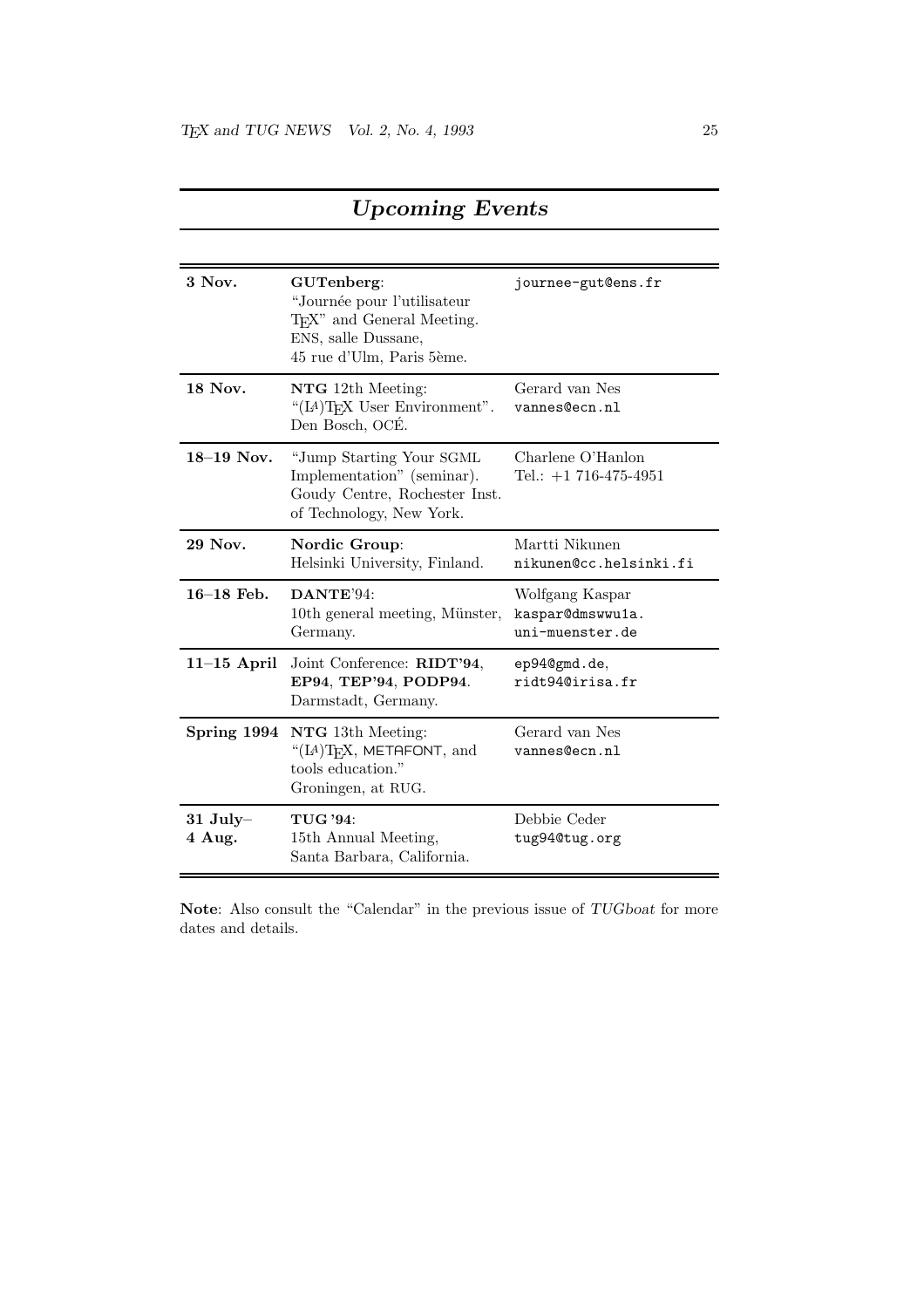#### In Memoriam

#### Yuri Melnichuk

Yuri Melnichuk, a reader in computing mathematics at Lviv Polytechnical Institute, in the Ukraine, and one of the participants at the Aston TUG '93 conference and courses, died suddenly of a heart attack while at the University of York on Friday, August 13th.

Yuri was a fairly frequent visitor to York, where he was working on a joint book on number theory with Maurice Dodson. During his time at York he had been introduced to T<sub>E</sub>X, and with the help of other colleagues in the Mathematics department there had developed this interest. Realising its potential value to the academic community in the Ukraine he had contacted others, with a view to establishing good links between institutions and individuals.

His concerns were not just mathematical: he was also active in ensuring that the British Council and the IEE were in contact with relevant bodies in the Ukraine. Just before he died he was searching the net for a PC version of Ada to take back for computer scientists in his institution.

Last year, he had been instrumental in beginning a T<sub>E</sub>X users group in Lviv and was beginning to coordinate its activities over the whole country.

He was a dynamic personality, with infectious vision and enthusiastic plans. An excellent and hospitable host, his good humour was matched with determination. His ability to bring people together was a tribute to his vision of cooperation and his own engaging nature. His loss is a blow to the many friends he had made, to his colleagues in the Ukraine, and to the T<sub>E</sub>X community worldwide.

Malcolm Clark

|                              | <b>TTN Schedule for Submissions</b> |
|------------------------------|-------------------------------------|
| Jan. issue $(1994)$ Dec. 1st |                                     |
| Apr. issue                   | March 15th                          |
| July issue                   | June 1st                            |
| Oct. issue                   | Sept. 15th                          |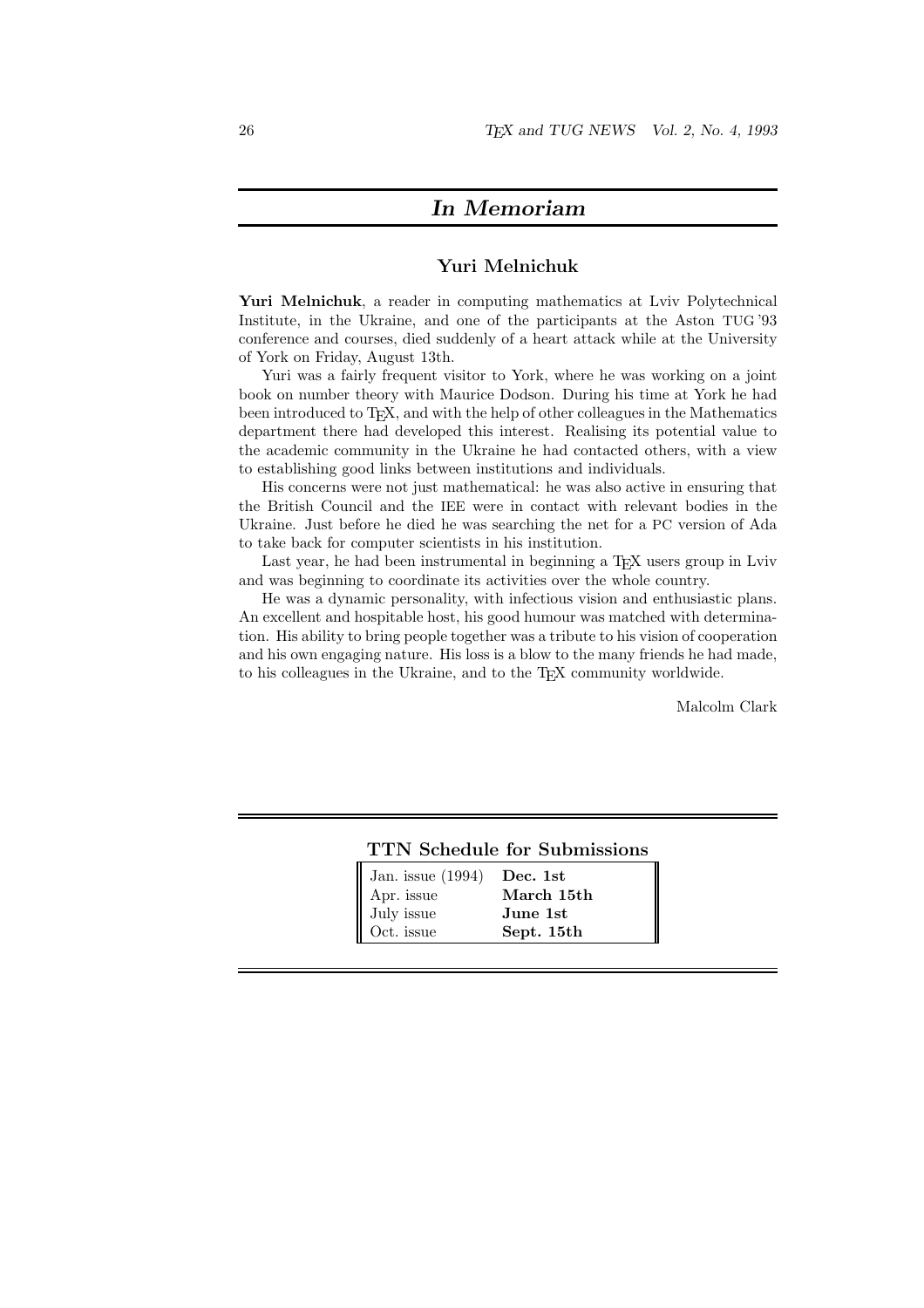## 1993 TTN Index

Notation: All references show the volume,number:page; outside back cover is noted as C4 (Index prepared by Jackie Damrau).

#### $-$  A  $-$

The A-in-L<sup>A</sup>TEX Contest 2,2:28; 2,4:14 Archives UK TEX archive on CD-ROM 2,3:14 The CTAN archive 2,3:15

An Author's Ps@lm 2,4:28

#### $-$  C –

1993 Course Schedule 2,1:24; 2,2:26; 2,3:27; 2,4:24

Conference Planning Committee 2,3:26; 2,4:22  $-$  D  $-$ 

Did you know . . . ? **2**,1:2; **2**,2:2

#### – E –

Editorials 2,1:1; 2,2:1; 2,3:1; 2,4:1 Eight Great Reasons to Join the TEX Users Group 2,3:C4 Board Elections 2,2:25; 2,3:23; 2,4:20 Nomination form 2,3:24

 $-$  F  $-$ 

Feature Articles

International quotations 2,3:5

#### – H –

"Hey — it works!" Correct spacing for tables and arrays 2,3:10 Experiences with tables 2,1:7 Footnotes with verbatim material 2,4:9 Headings in reference lists 2,2:8; Old vs. new LAT<sub>E</sub>X problem 2,3:9 \howto pattern match in T<sub>E</sub>X  $2,2:10$ Labelling equations by name 2,3:12 Lining up decimal points 2,2:7 More on margin marks 2,3:9 1-column material below 2-column 2,4:6 Striking through text 2,4:7 Thicker \hlines in LAT<sub>F</sub>X alignments 2,4:8

#### – I –

In Memoriam Yuri Melnichuk 2,4:26 Index 2,4:27 International quotations 2,3:5

#### $-$  L  $-$

(L<sup>A</sup>)TEX News Announcing OzT $\overline{K}$  1.5 2,3:13 BibT<sub>E</sub>X Hypercard stack 2,3:13 Bits and pieces ... 2,4:11 DC fonts —  $Q$  and A (II)  $2,1:10$ Files to print up font tables 2,1:13 Jones Index of T<sub>E</sub>X Macros 2,2:12 The CTAN archives 2,3:15 TTN electronic distribution 2,1:13 TTN index 2,2:13 UK TEX archive on CD-ROM 2,3:14 L<sup>A</sup>TEX3 Project Volunteer Work 2,2:3

L<sup>A</sup>TEX3 Update: Coming Soon! 2,4:11

#### $-$  N  $-$

New Publications 2,1:6; 2,2:6; 2,3:4; 2,4:3 News from Around . . . La Lettre GUTenberg 2,2:20 News from GUTenberg 2,1:15 NTG happenings 2,2:19 T<sub>E</sub>X waves from Estonia 2,2:17 uk  $\rightarrow$  ue 2,1:14 Nomination form 2,3:24 Notices Technical Council 2,3:25; 2,4:21 Conf. Planning Committee 2,3:26; 2,4:22 Election Committee 2,4:20

#### – O –

Other T<sub>E</sub>X User Groups 2,1:27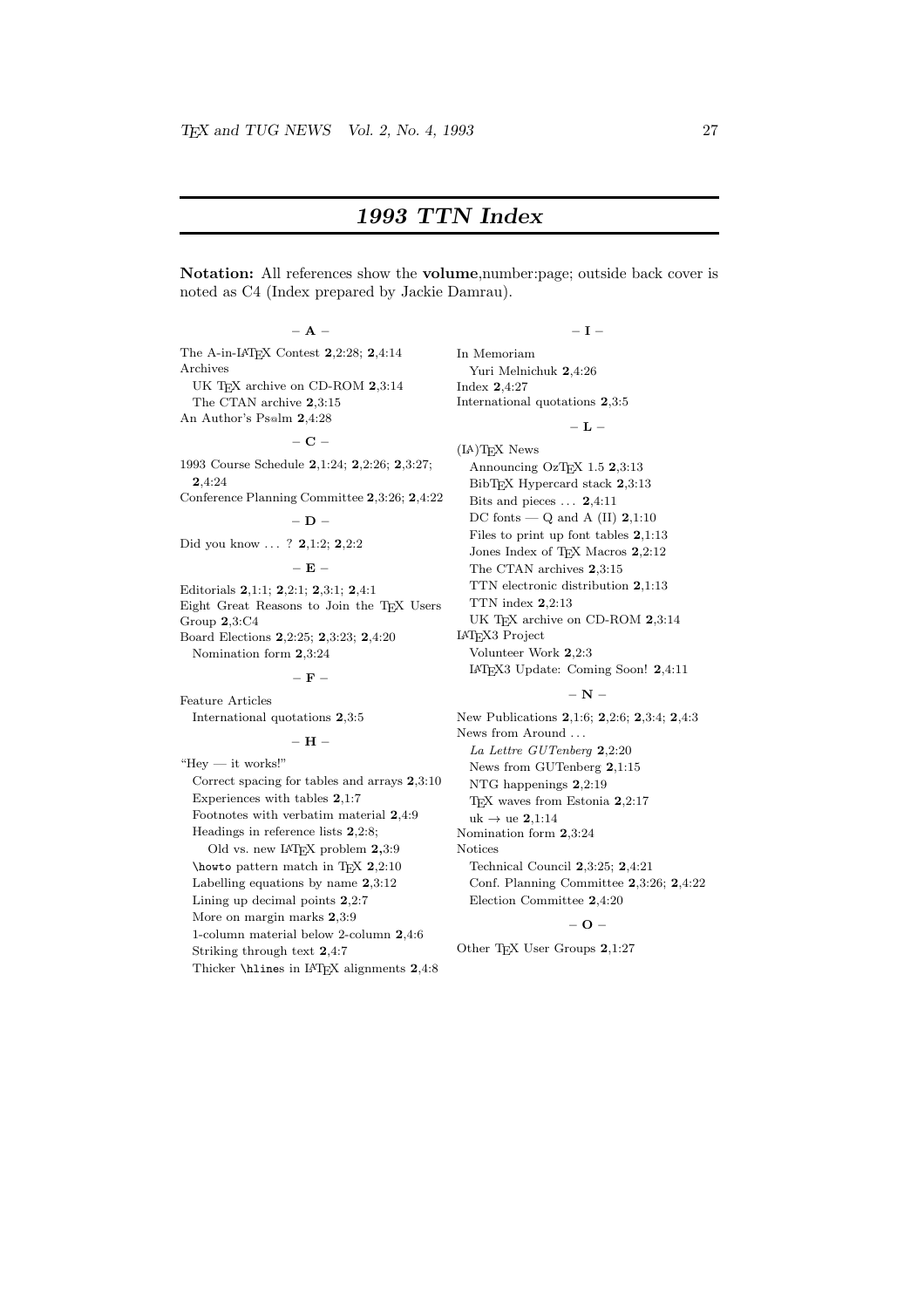$-$  P  $-$ 

Positions Available 2,4:2

– R –

Reports on Meetings 6th Annual Nordic meeting (Nov. '92) 2,2:21 BoF session at TUG'92 2,1:16 DANTE'93 in Chemnitz (March '93) 2,4:15 Joint Conferences (April '94) 2,1:22 News about CyrTUG ... 2,1:17 NTG meeting (Nov. '92) 2,1:16 NTG's Lustrum meeting (June '93) 2,3:22 TUG'93 2,1:20; 2,1:C4; 2,2:C4; 2,3:19, 2,4:16 News Updates 2,2:23; 2,3:19 UKTUG (April '93) 2,1:19

 $-$  T  $-$ 

TUG Board Activities

Board Elections 2,2:25; 2,3:23; 2,4:20 Summary of Annual Business Meeting 2,4:17 Message from New President 2,1:23 Technical Council 2,3:25; 2,4:21 TUG Committees Conf. Planning Comm. 2,3:26; 2,4:22 Election Committee 2,4:20

Typographer's Inn 2,1:3; 2,2:4; 2,3:3; 2,4:4

– U –

Upcoming Events 2,1:25; 2,2:27; 2,3:28; 2,4:25 User Groups (list of) 2,1:27

– Y –

"You Rang  $\ldots$  ?" All about ACT 2,4:12

How can I get an indent after a sectioning command? 2,3:16

How do I change the line spacing? 2,3:18 How do I get an abstract in the right place in LAT<sub>E</sub>X using \maketitle? 2,3:17 Q&A: How do I print envelopes? 2,2:14 What is this column? 2,2:14

#### An Author's Ps@lm

There are times when an author may find it difficult to justify the choice of a particular word, style of syntax, or punctuation, yet know in his or her h[e]art that a justification could be found and adduced. In those circumstances, the author may wish to seek the assistance of a Greater Power: I find the following very reassuring:

Hart is my shepherd, I shall not want; He maketh me to punctuate correctly; He restoreth my missing apostrophes. Yea, though I walk through the valley of the shadow of Chicago I shall fear no evil; For He is with me; He annointeth my head with sound practices; My \hboxes runneth over. Surely **\goodness** shall follow me all the days of my life, And I will dwell in the house of T<sub>E</sub>X forever. Philip Taylor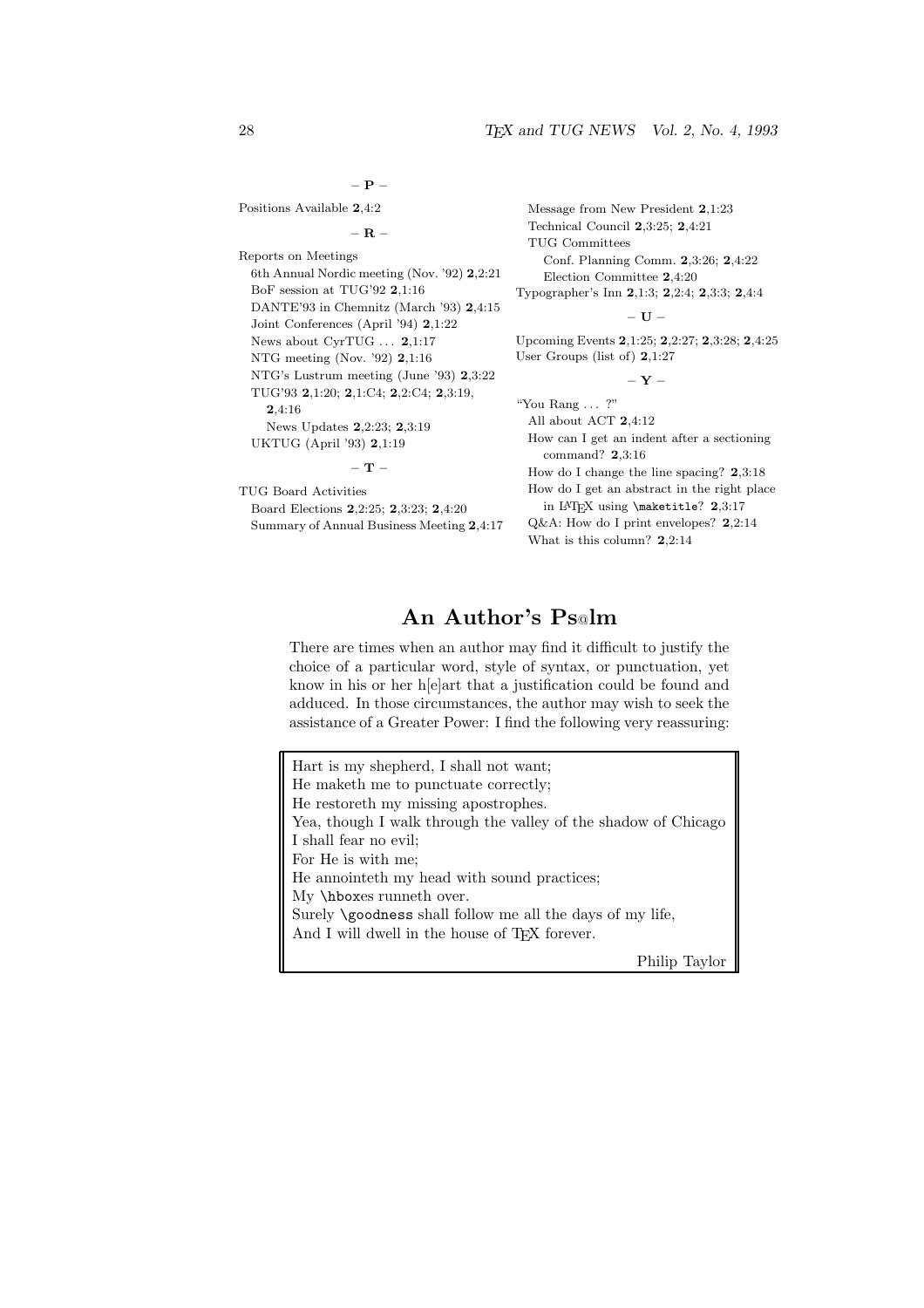## $T_{\hspace{-0.1em}E\hspace{-0.1em}E\hspace{-0.1em}E}$  and  $TUG$  NEWS Table of Contents

| $Editorial \dots \dots \dots \dots \dots \dots \dots \dots \dots \dots \dots \dots \dots \dots \dots \dots$<br>1                                                                                             |
|--------------------------------------------------------------------------------------------------------------------------------------------------------------------------------------------------------------|
| $\overline{2}$                                                                                                                                                                                               |
| New Publications<br>3                                                                                                                                                                                        |
| Typographer's Inn<br>4                                                                                                                                                                                       |
| "Hey $-$ it works!"<br>One-column material below two-column Ch. Thiele<br>6<br>7<br>Striking through text $David Law \dots \dots \dots \dots$                                                                |
| Thicker \hlines in IATFX alignments Anita Z. Hoover.<br>8<br>Footnotes with verbatim material $Jeremy\ Gibbs\ldots$ .<br>9                                                                                   |
| $(H)$ <sup>T</sup> <sub>F</sub> X News<br>$IAT$ <sub>F</sub> X2 <sub><math>\varepsilon</math></sub> A New Version of IAT <sub>F</sub> X<br><i>Chris Rowley and Frank Mittelbach</i><br>10<br>Bits and pieces |
| 11                                                                                                                                                                                                           |
| You Rang $\dots$ ?<br>12                                                                                                                                                                                     |
| 14                                                                                                                                                                                                           |
| Reports on Meetings<br>15<br>16                                                                                                                                                                              |
| <b>TUG Board Activities</b><br>Summary of Business Meeting $(Aston) \dots \dots \dots \dots$<br>17<br><b>Notices</b>                                                                                         |
| 1993 Board Election Results<br>20<br>21<br>Conference Planning Committee<br>23                                                                                                                               |
| T <sub>F</sub> X Users Group 1993 Course Schedule<br>24                                                                                                                                                      |
| 25                                                                                                                                                                                                           |
| 26                                                                                                                                                                                                           |
| 27                                                                                                                                                                                                           |

Volume 2, No. 4, 1993